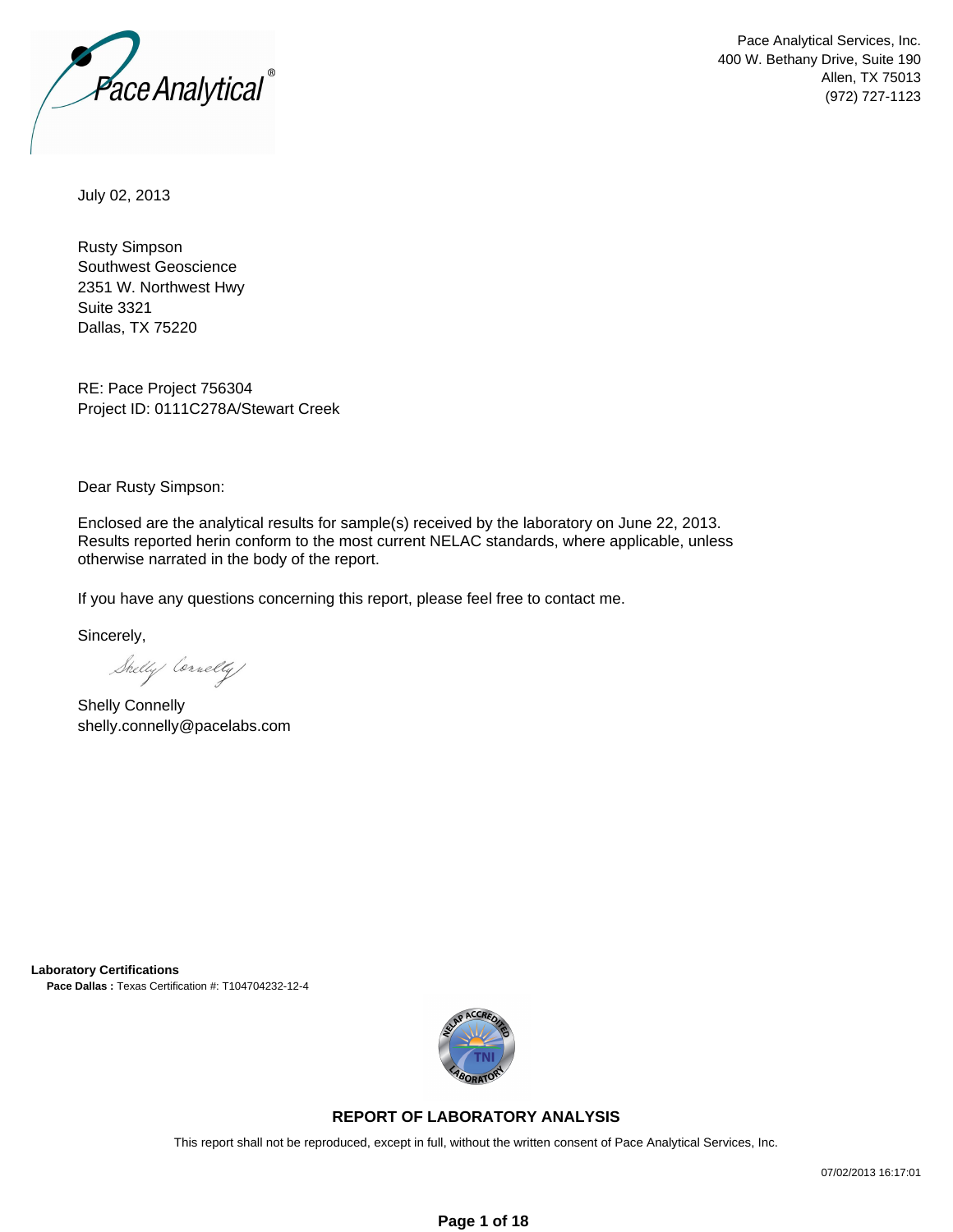

**Client:** Southwest Geoscience **Project ID:** 0111C278A/Stewart Creek

| <b>Client Sample ID</b> | Lab ID    | <b>Matrix</b> | <b>Collection</b><br>Date/Time | <b>Received</b><br>Date/Time |
|-------------------------|-----------|---------------|--------------------------------|------------------------------|
| PS (6-21)-1             | 756304001 | Solid         | 06/21/2013 14:05               | 06/22/2013 10:10             |
| PS (6-21)-1 Base Comp   | 756304002 | Solid         | 06/21/2013 14:05               | 06/22/2013 10:10             |
| Chip (6-21)-1           | 756304003 | Solid         | 06/21/2013 14:32               | 06/22/2013 10:10             |
| Chip (6-21)-1 Base Comp | 756304004 | Solid         | 06/21/2013 14:32               | 06/22/2013 10:10             |
| PS (6-21)-2             | 756304005 | Solid         | 06/21/2013 14:42               | 06/22/2013 10:10             |
| PS (6-21)-2 Base Comp   | 756304006 | Solid         | 06/21/2013 14:42               | 06/22/2013 10:10             |
| Chip (6-21)-2           | 756304007 | Solid         | 06/21/2013 14:55               | 06/22/2013 10:10             |
| Chip (6-21)-2 Base Comp | 756304008 | Solid         | 06/21/2013 14:55               | 06/22/2013 10:10             |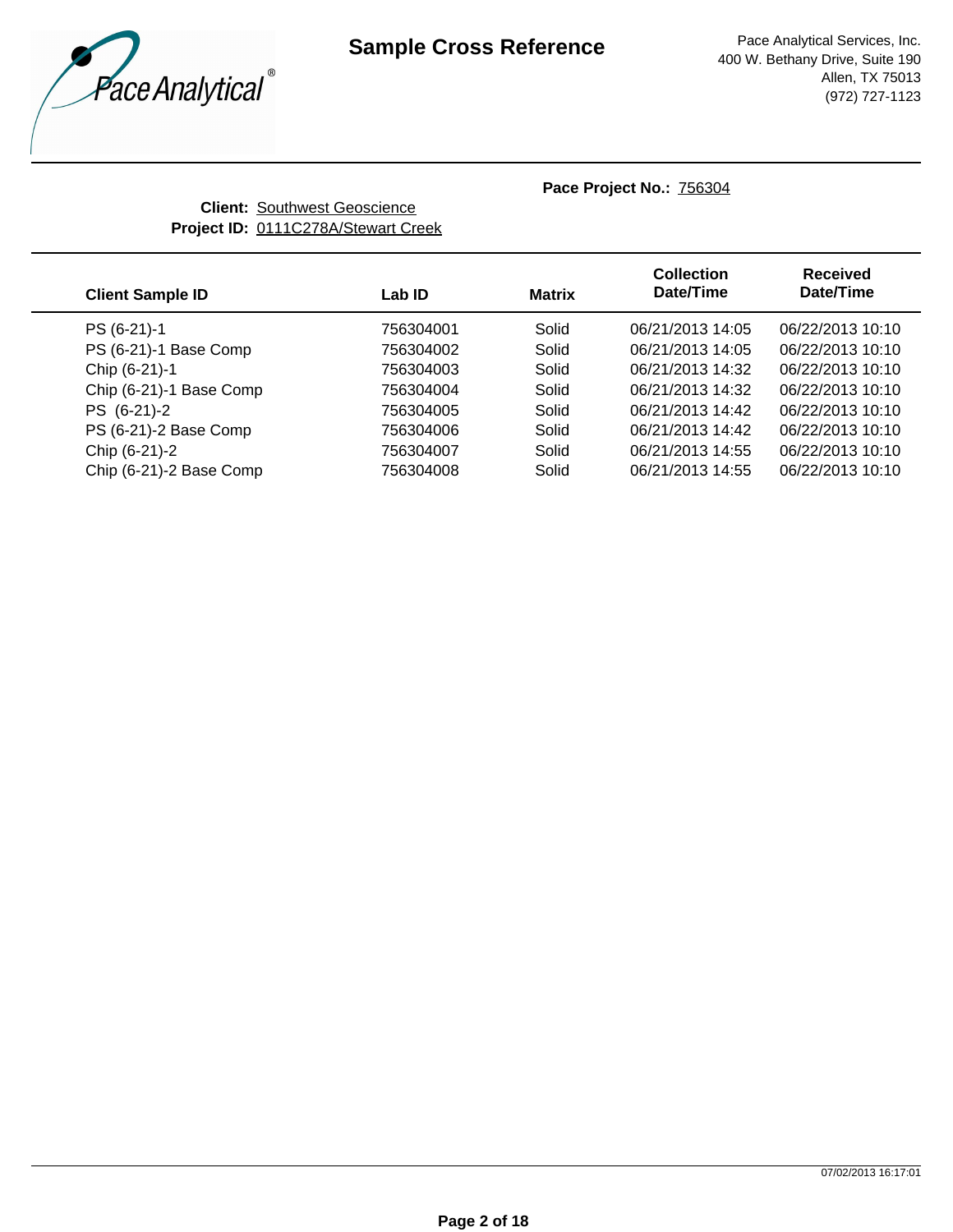

Holding Times:

All holding times were met.

Blanks:

All blank results were below reporting limits.

Laboratory Control Samples:

All LCS recoveries were within QC limits.

Matrix Spikes and Duplicates:

MS or MSD recoveries outside of QC limits are qualified in the Report of Quality Control section.

Surrogate:

All surrogate recoveries were within QC limits.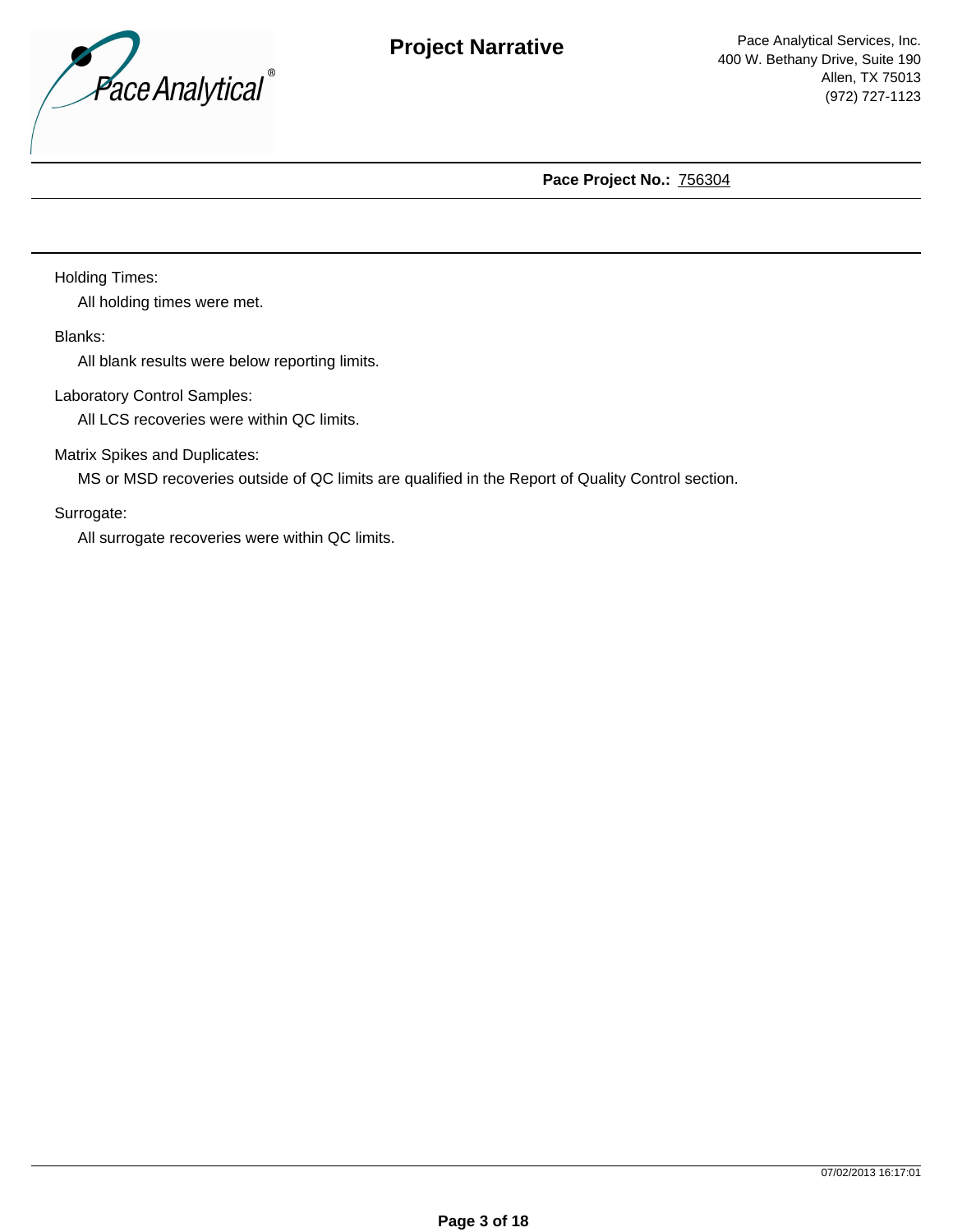# **Appendix A LABORATORY DATA PACKAGE COVER PAGE**

This data package is for Job No. 756304 and consists of:

This signature page, the laboratory review checklist, and the following reportable data:

- - **X** | R1 Field chain-of-custody documentation;
	- **X** | R2 Sample identification cross-reference;
	- **X** | R3 Test reports (analytical data sheets) for each environmental sample that includes:
		- a. Items consistent with NELAC Chapter 5,
		- b. Dilution factors,
		- c. Preparation methods,
		- d. Cleanup methods, and
		- e. If required for the project, tentatively identified compounds (TICs).
	- **X** | R4 Surrogate recovery data including:
		- a. Calculated recovery (%R), and
		- b. The laboratory's surrogate QC limits.
	- **X** | R5 Test reports/summary forms for blank samples;
	- **X** | R6 Test reports/summary forms for laboratory control samples (LCSs) including:
		- a. LCS spiking amounts,
		- b. Calculated %R for each analyte, and
		- c. The laboratory's LCS QC limits.
	- **X** | R7 Test reports/summary forms for matrix spike/matrix spike duplicates (MS/MSDs) including:
		- a. Samples associated with the MS/MSD clearly identified,
		- b. MS/MSD spiking amounts,
		- c. Concentration of each MS/MSD analyte measured in the parent and spiked samples,
		- d. Calculated %Rs and relative percent differences, and
		- e. The laboratory's MS/MSD QC limits.
	- **X** | R8 Laboratory analytical duplicate (if applicable) recovery and precision:
		- a. The amount of analyte measured in the duplicate,
		- b. The calculated RPD, and,
		- c. The laboratory's QC limits for analytical duplicated.
	- **X** | R9 List of method quantitation limits (MQLs) and detectability check sample results for each analyte and
	- **X** | R10 Other problems or anomalies.

The exception Report for each "No" or "Not Reviewed (NR) " item in the Laboratory Review Checklist and for each analyte, matrix, and method for which the laboratory does not hold NELAC accredidation under the Texas Laboratory Accreditation Program.

**Release Statement:** I am responsible for the release of this laboratory data package. This laboratory is NELAC accredited under the Texas Laboratory Accreditation Program for all the methods, analytes, and matrices reported in this data package except as noted in the Exception Reports. The data have been reviewed and are technically compliant with the requirements of the methods used, except where noted by the laboratory in the Exception Reports. By my signature below, I affirm to the best of my knowledge all problems/anomalies observed by the laboratory have been identified in the Laboratory Review Checklist, and no information affecting the quality of the data has been knowingly withheld.

**Check, if applicable:** [ ] This laboratory meets an exception under 30 TAC §25.6 and was last inspected by [X] TCEQ on 02/24/2012

Any findings affecting the data in this laboratory data package are noted in the Exception Reports herin. The official signing the cover page of the report in which these data are used is responsible for releasing this data package and is by signature affirming the above release statement is true.

Name (Printed) Shelly Connelly Sally Correlly

Signature **Official Title (Printed)** Date Project Manager 07/02/2013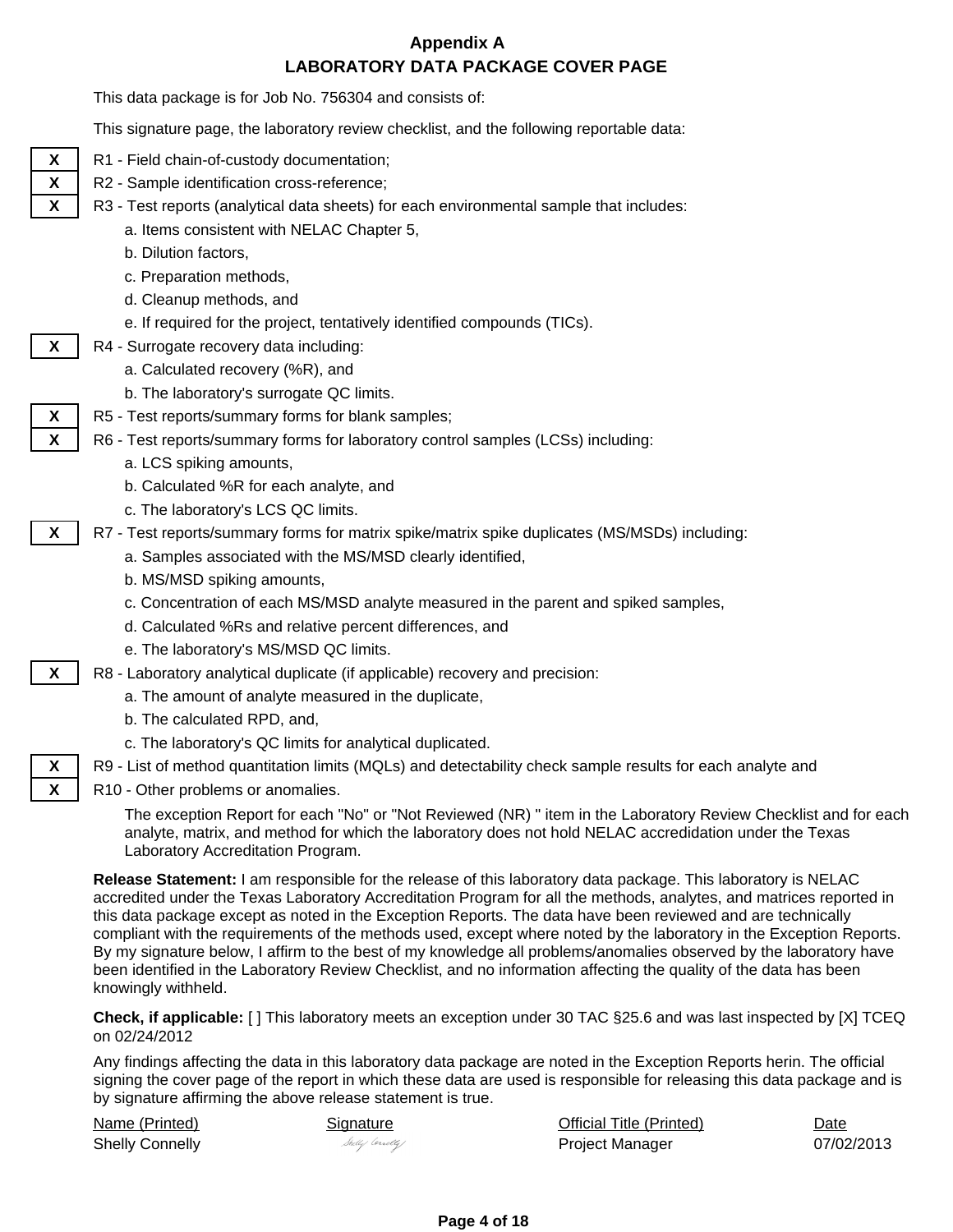

| <b>Client ID: PS (6-21)-1</b><br>Lab ID: 756304001<br>Collected: 06/21/2013 14:05 |    |                             | <b>Moisture: 17.8%</b>         | Received: 06/22/2013 10:10 |      |       | Pace Project No.: 756304<br>Matrix: Solid | Project ID: 0111C278A/Stewart Creek |              |        |  |
|-----------------------------------------------------------------------------------|----|-----------------------------|--------------------------------|----------------------------|------|-------|-------------------------------------------|-------------------------------------|--------------|--------|--|
| Parameters                                                                        | DF | Results                     | Qual                           | Units                      | MQL  | SDL   | Analysis Date                             | Prep Date                           | <b>Batch</b> | Instr. |  |
| 6010 Metals, Total                                                                |    | Analytical Method: EPA 6010 |                                |                            |      |       | Preparation Method: EPA 3050              |                                     |              |        |  |
| Arsenic                                                                           |    | 6.0                         | M1                             | mg/kg                      | 0.30 | 0.12  | 06/27/2013 17:14                          | 06/27/2013 05:46                    | 7126         | 75ICP1 |  |
| Cadmium                                                                           |    | $5 \le 0.12$                | U, M1                          | mg/kg                      | 0.61 | 0.12  | 06/30/2013 13:43                          | 06/27/2013 05:46                    | 7126         | 75ICP1 |  |
| Lead                                                                              |    | 6.0                         | M <sub>1</sub> .R <sub>1</sub> | mg/kg                      | 0.24 | 0.061 | 06/27/2013 17:14                          | 06/27/2013 05:46                    | 7126         | 75ICP1 |  |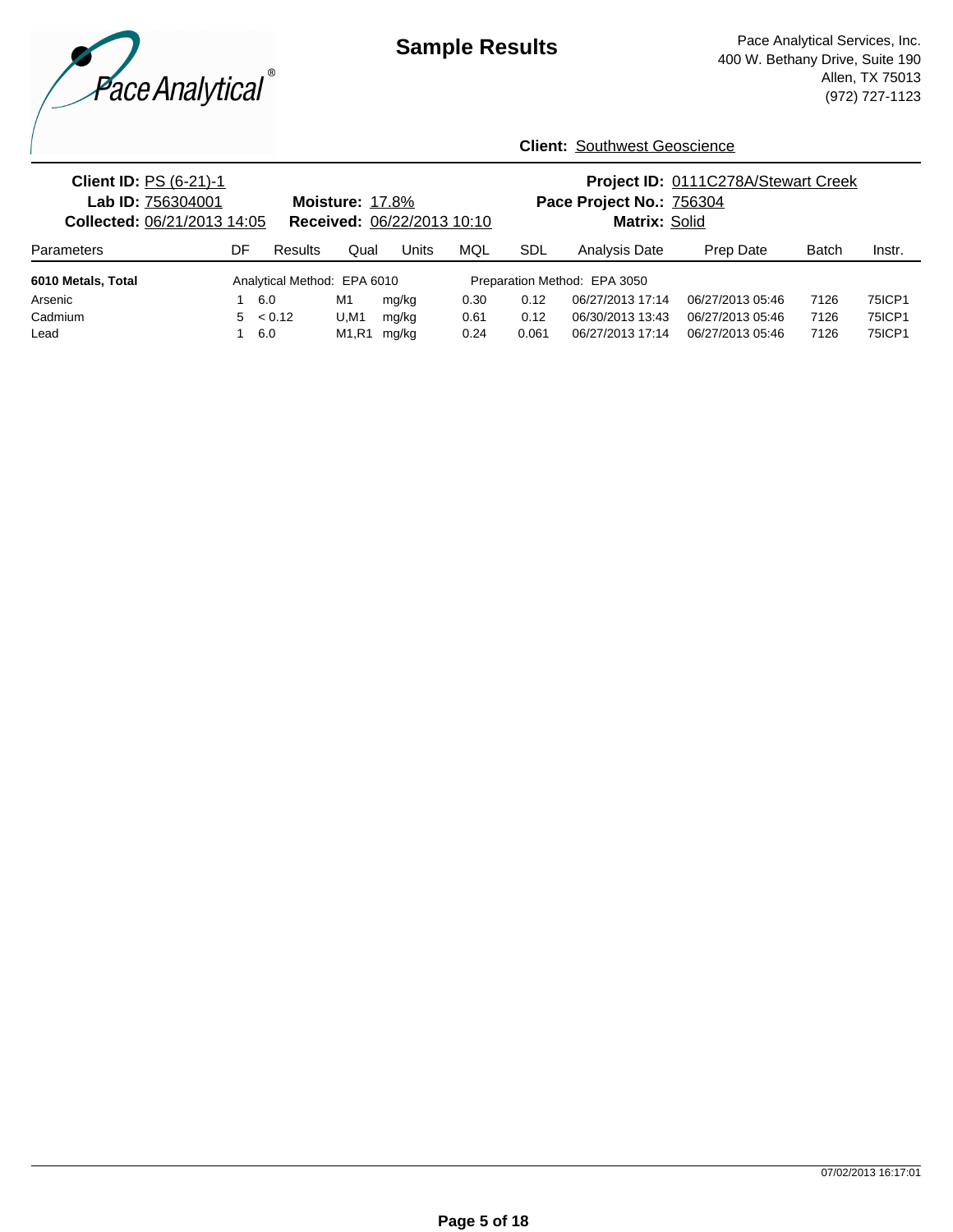

| Client ID: PS (6-21)-1 Base Comp<br>Lab ID: 756304002<br>Moisture: 7.3%<br>Received: 06/22/2013 10:10<br><b>Collected: 06/21/2013 14:05</b> |    |                             |      |       |      | Project ID: 0111C278A/Stewart Creek<br>Pace Project No.: 756304<br>Matrix: Solid |                              |                  |              |        |
|---------------------------------------------------------------------------------------------------------------------------------------------|----|-----------------------------|------|-------|------|----------------------------------------------------------------------------------|------------------------------|------------------|--------------|--------|
| Parameters                                                                                                                                  | DF | Results                     | Qual | Units | MQL  | <b>SDL</b>                                                                       | Analysis Date                | Prep Date        | <b>Batch</b> | Instr. |
| 6010 Metals, Total                                                                                                                          |    | Analytical Method: EPA 6010 |      |       |      |                                                                                  | Preparation Method: EPA 3050 |                  |              |        |
| Arsenic                                                                                                                                     |    | $5$ 25.2                    |      | mg/kg | 1.3  | 0.51                                                                             | 06/30/2013 13:48             | 06/27/2013 05:46 | 7126         | 75ICP1 |
| Cadmium                                                                                                                                     | 5  | 4.2                         |      | mg/kg | 0.51 | 0.10                                                                             | 06/30/2013 13:48             | 06/27/2013 05:46 | 7126         | 75ICP1 |
| Lead                                                                                                                                        | 5. | 89.0                        |      | mg/kg | 1.0  | 0.26                                                                             | 06/30/2013 13:48             | 06/27/2013 05:46 | 7126         | 75ICP1 |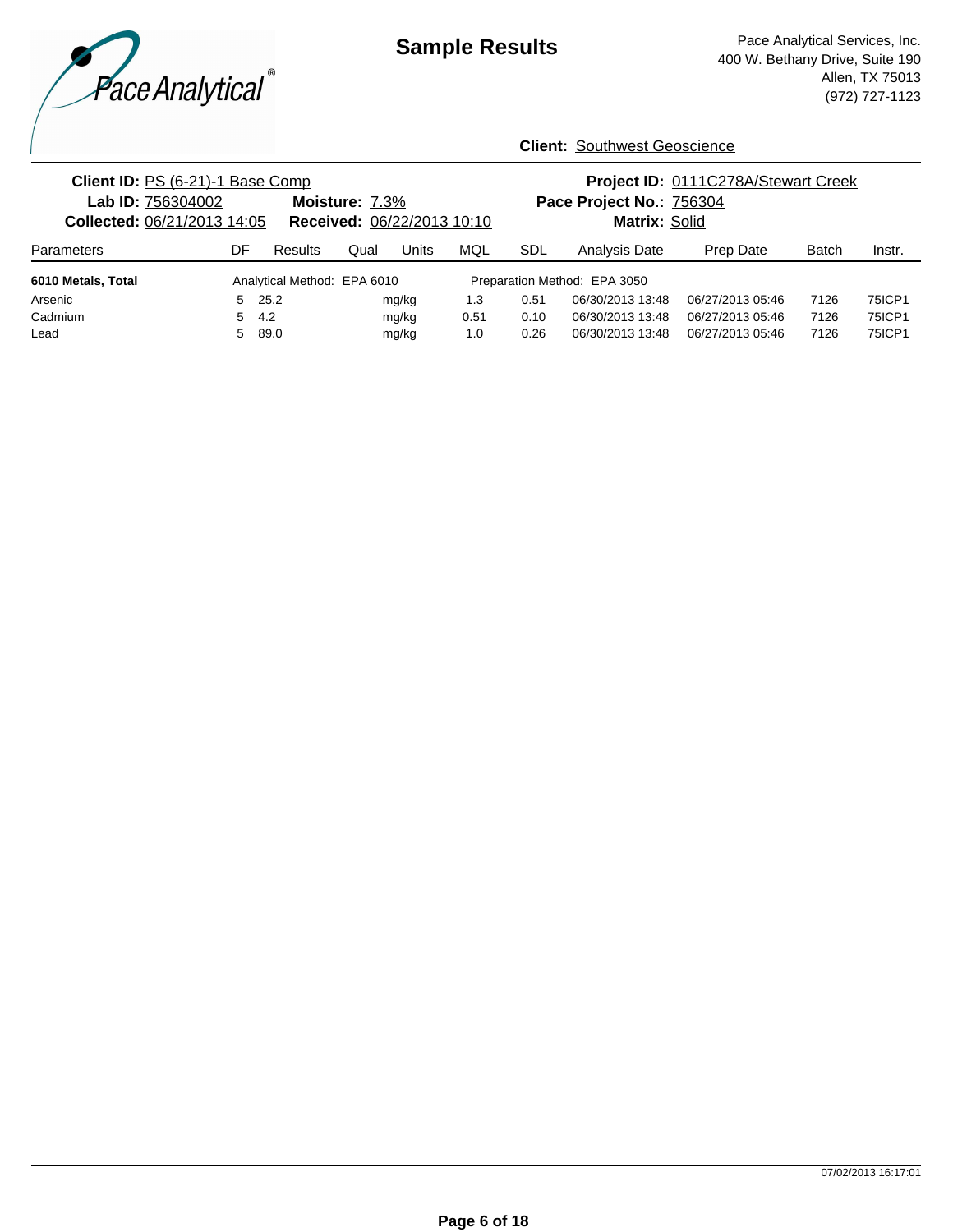

| <b>Client ID: Chip (6-21)-1</b><br>Lab ID: 756304003<br>Collected: 06/21/2013 14:32 |    |                             | Moisture: 1.7% | Received: 06/22/2013 10:10 |       | Project ID: 0111C278A/Stewart Creek<br>Pace Project No.: 756304<br>Matrix: Solid |                              |                  |              |               |
|-------------------------------------------------------------------------------------|----|-----------------------------|----------------|----------------------------|-------|----------------------------------------------------------------------------------|------------------------------|------------------|--------------|---------------|
| <b>Parameters</b>                                                                   | DF | Results                     | Qual           | Units                      | MQL   | SDL                                                                              | Analysis Date                | Prep Date        | <b>Batch</b> | Instr.        |
| 6010 Metals, Total                                                                  |    | Analytical Method: EPA 6010 |                |                            |       |                                                                                  | Preparation Method: EPA 3050 |                  |              |               |
| Arsenic                                                                             |    | 8.3                         |                | mg/kg                      | 0.24  | 0.094                                                                            | 06/27/2013 17:27             | 06/27/2013 05:46 | 7126         | 75ICP1        |
| Cadmium                                                                             |    | 0.086                       |                | mg/kg                      | 0.094 | 0.019                                                                            | 06/27/2013 17:27             | 06/27/2013 05:46 | 7126         | <b>75ICP1</b> |
| Lead                                                                                |    | 180                         |                | mg/kg                      | 0.19  | 0.047                                                                            | 06/27/2013 17:27             | 06/27/2013 05:46 | 7126         | 75ICP1        |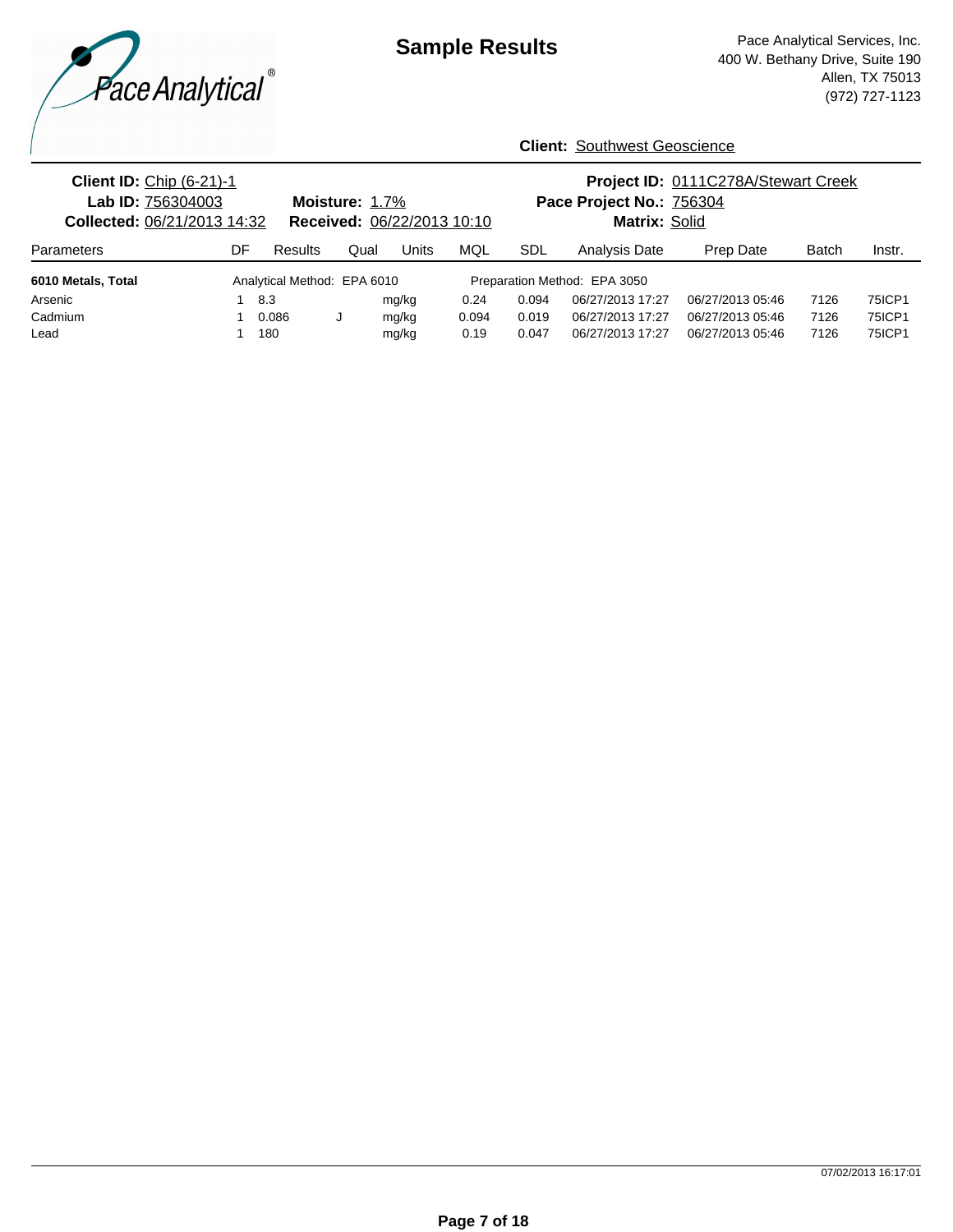

| Client ID: Chip (6-21)-1 Base Comp<br>Lab ID: 756304004<br>Collected: 06/21/2013 14:32 |    |                             | Moisture: 4.1%<br>Received: 06/22/2013 10:10 |       |      | Project ID: 0111C278A/Stewart Creek<br>Pace Project No.: 756304<br>Matrix: Solid |                              |                  |              |               |
|----------------------------------------------------------------------------------------|----|-----------------------------|----------------------------------------------|-------|------|----------------------------------------------------------------------------------|------------------------------|------------------|--------------|---------------|
| Parameters                                                                             | DF | Results                     | Qual                                         | Units | MQL  | SDL                                                                              | Analysis Date                | Prep Date        | <b>Batch</b> | Instr.        |
| 6010 Metals, Total                                                                     |    | Analytical Method: EPA 6010 |                                              |       |      |                                                                                  | Preparation Method: EPA 3050 |                  |              |               |
| Arsenic                                                                                |    | 17.7                        |                                              | mg/kg | 0.26 | 0.10                                                                             | 06/27/2013 17:34             | 06/27/2013 05:46 | 7126         | 75ICP1        |
| Cadmium                                                                                |    | 0.87                        |                                              | mg/kg | 0.10 | 0.020                                                                            | 06/27/2013 17:34             | 06/27/2013 05:46 | 7126         | 75ICP1        |
| Lead                                                                                   |    | 13.3                        |                                              | mg/kg | 0.20 | 0.051                                                                            | 06/27/2013 17:34             | 06/27/2013 05:46 | 7126         | <b>75ICP1</b> |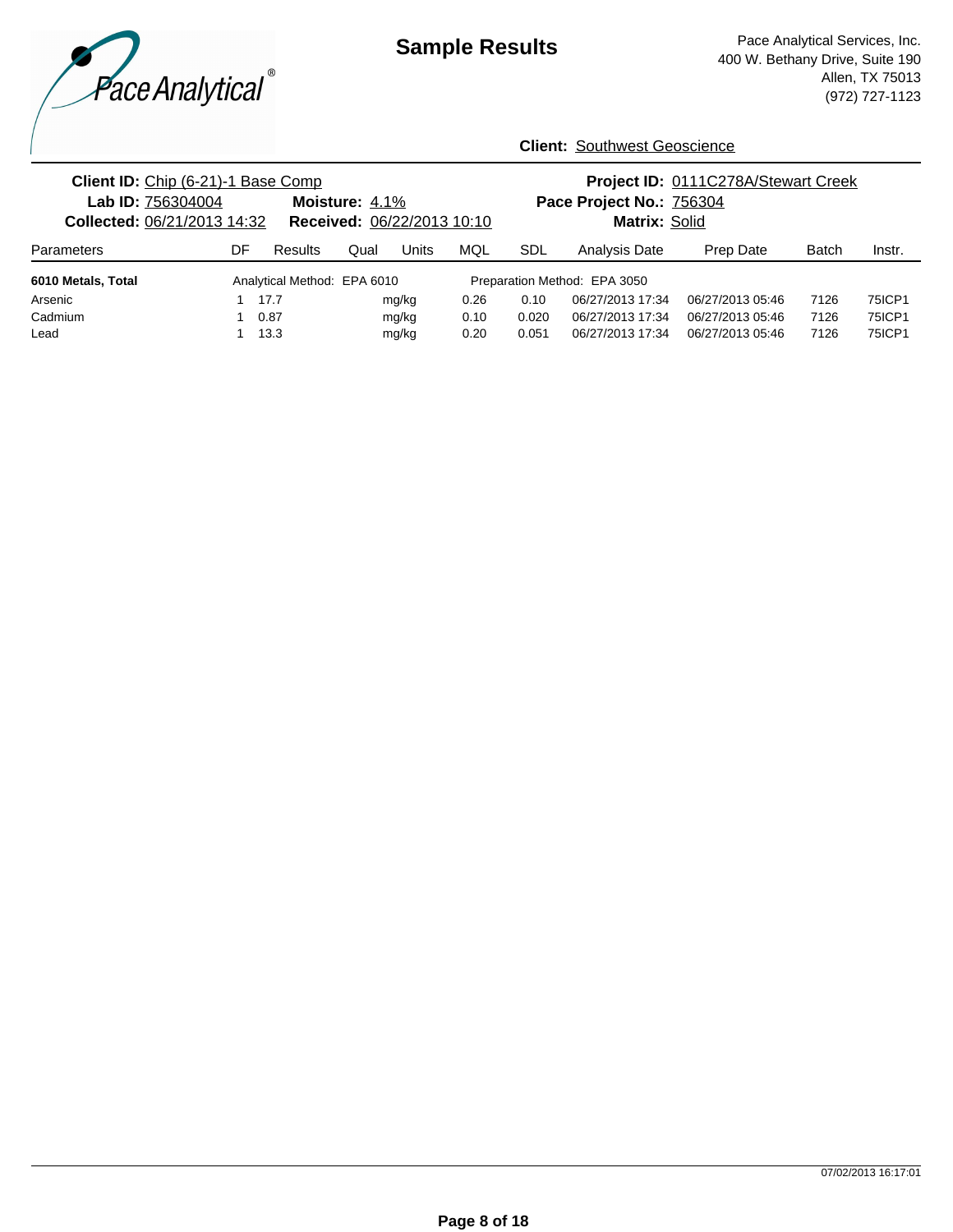

| <b>Client ID: PS (6-21)-2</b><br>Lab ID: 756304005<br>Collected: 06/21/2013 14:42 |    |                             | Moisture: 4.3%<br>Received: 06/22/2013 10:10 |       |      |            | Pace Project No.: 756304<br>Matrix: Solid |                  | Project ID: 0111C278A/Stewart Creek |               |  |
|-----------------------------------------------------------------------------------|----|-----------------------------|----------------------------------------------|-------|------|------------|-------------------------------------------|------------------|-------------------------------------|---------------|--|
| Parameters                                                                        | DF | Results                     | Qual                                         | Units | MQL  | <b>SDL</b> | Analysis Date                             | Prep Date        | <b>Batch</b>                        | Instr.        |  |
| 6010 Metals, Total                                                                |    | Analytical Method: EPA 6010 |                                              |       |      |            | Preparation Method: EPA 3050              |                  |                                     |               |  |
| Arsenic                                                                           |    | 7.2                         |                                              | mg/kg | 0.26 | 0.10       | 06/27/2013 17:57                          | 06/27/2013 05:46 | 7126                                | 75ICP1        |  |
| Cadmium                                                                           |    | 0.59                        |                                              | mg/kg | 0.10 | 0.020      | 06/27/2013 17:57                          | 06/27/2013 05:46 | 7126                                | <b>75ICP1</b> |  |
| Lead                                                                              |    | 9.7                         |                                              | mg/kg | 0.20 | 0.051      | 06/27/2013 17:57                          | 06/27/2013 05:46 | 7126                                | 75ICP1        |  |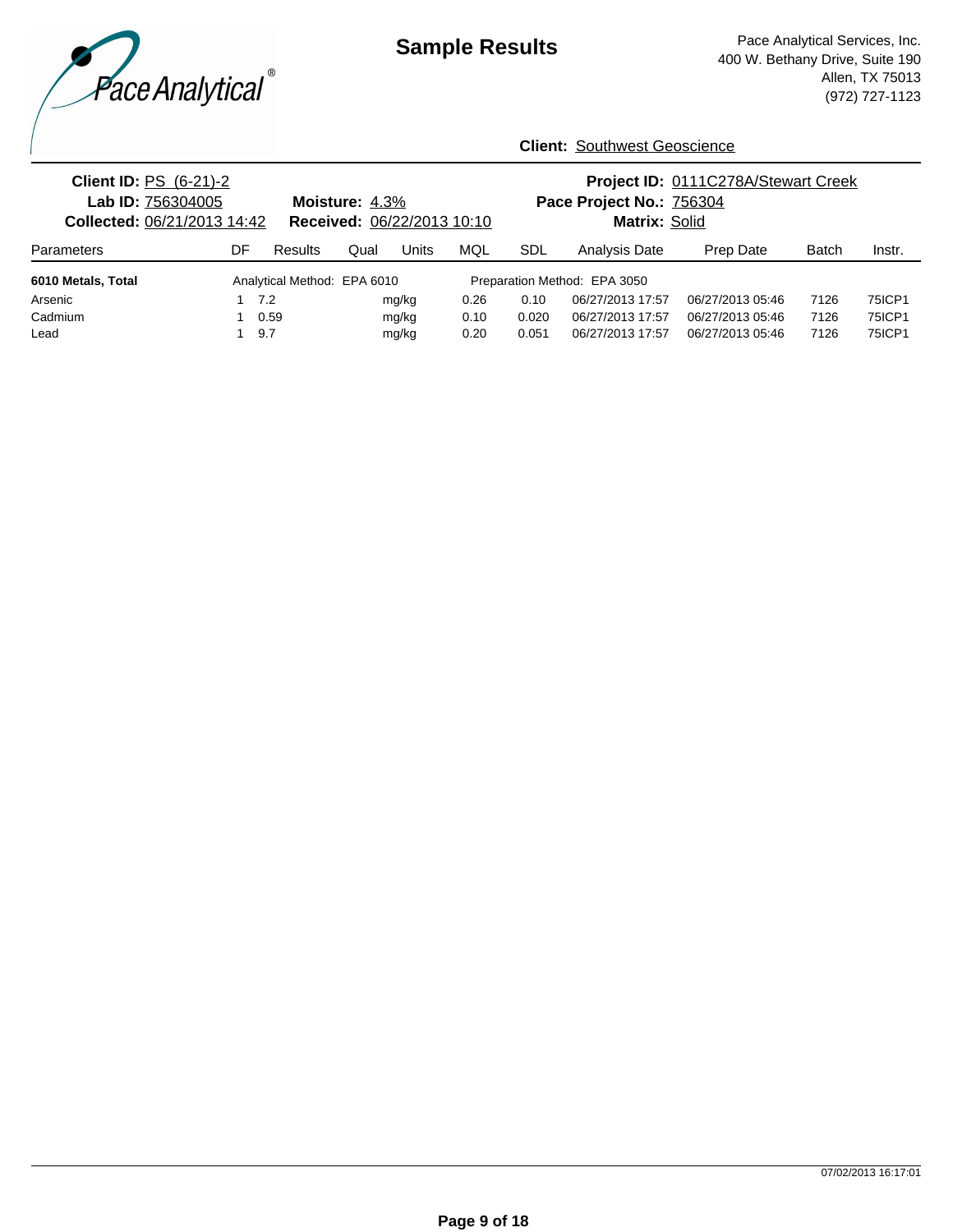

| Client ID: PS (6-21)-2 Base Comp<br>Lab ID: 756304006<br>Collected: 06/21/2013 14:42 |    |                             | Moisture: 1.6%<br>Received: 06/22/2013 10:10 |       |      | Project ID: 0111C278A/Stewart Creek<br>Pace Project No.: 756304<br>Matrix: Solid |                              |                  |              |               |
|--------------------------------------------------------------------------------------|----|-----------------------------|----------------------------------------------|-------|------|----------------------------------------------------------------------------------|------------------------------|------------------|--------------|---------------|
| Parameters                                                                           | DF | Results                     | Qual                                         | Units | MQL  | SDL                                                                              | Analysis Date                | Prep Date        | <b>Batch</b> | Instr.        |
| 6010 Metals, Total                                                                   |    | Analytical Method: EPA 6010 |                                              |       |      |                                                                                  | Preparation Method: EPA 3050 |                  |              |               |
| Arsenic                                                                              |    | 44.6                        |                                              | mg/kg | 0.26 | 0.11                                                                             | 06/27/2013 18:04             | 06/27/2013 05:46 | 7126         | 75ICP1        |
| Cadmium                                                                              |    | 0.52                        |                                              | mg/kg | 0.11 | 0.021                                                                            | 06/27/2013 18:04             | 06/27/2013 05:46 | 7126         | 75ICP1        |
| Lead                                                                                 |    | 9.7                         |                                              | mg/kg | 0.21 | 0.053                                                                            | 06/27/2013 18:04             | 06/27/2013 05:46 | 7126         | <b>75ICP1</b> |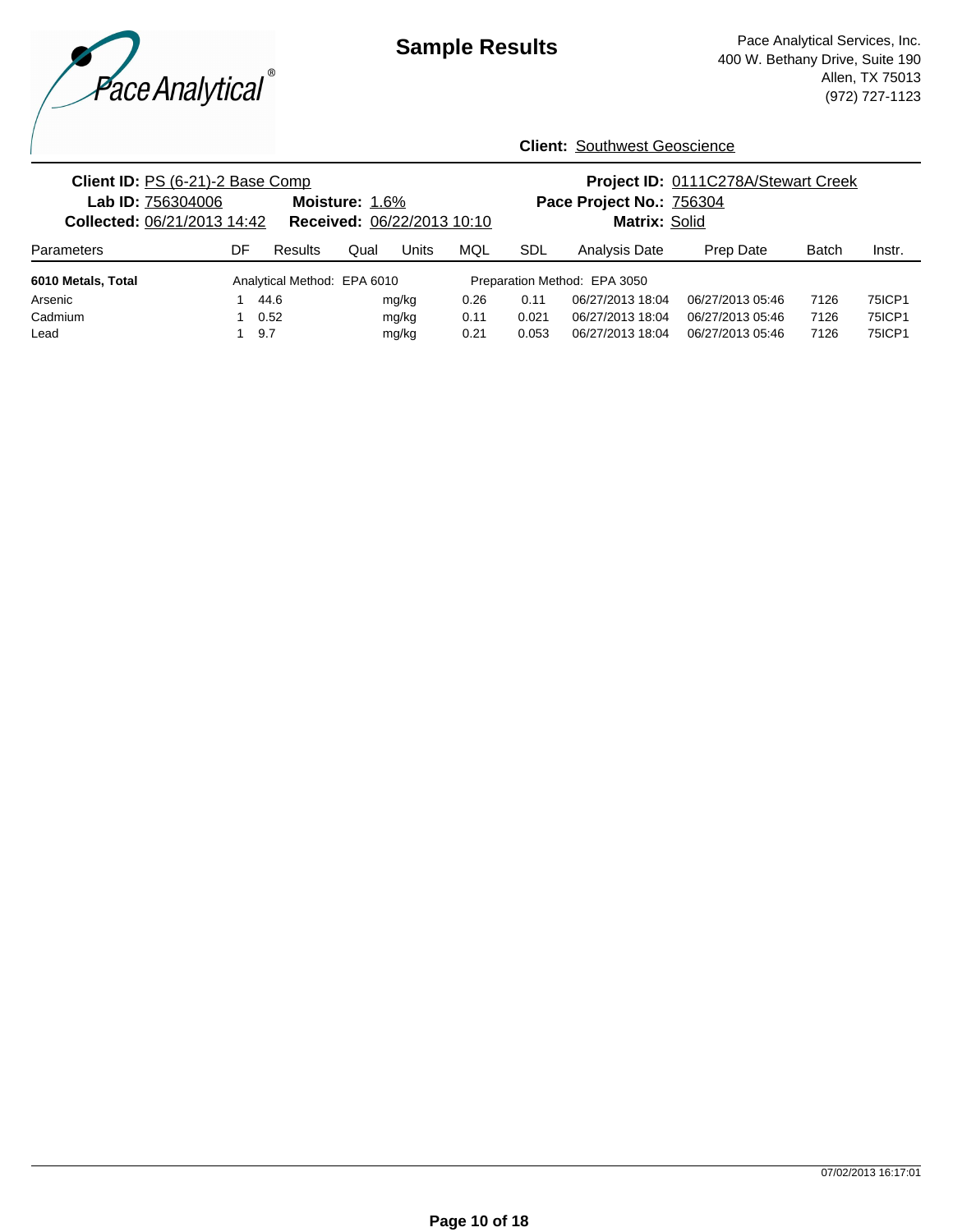

| <b>Client ID: Chip (6-21)-2</b><br>Lab ID: 756304007<br><b>Collected: 06/21/2013 14:55</b> |    |                             | Moisture: $2.6\%$<br>Received: 06/22/2013 10:10 |       |      | Project ID: 0111C278A/Stewart Creek<br>Pace Project No.: 756304<br>Matrix: Solid |                              |                  |              |               |
|--------------------------------------------------------------------------------------------|----|-----------------------------|-------------------------------------------------|-------|------|----------------------------------------------------------------------------------|------------------------------|------------------|--------------|---------------|
| <b>Parameters</b>                                                                          | DF | Results                     | Qual                                            | Units | MQL  | <b>SDL</b>                                                                       | Analysis Date                | Prep Date        | <b>Batch</b> | Instr.        |
| 6010 Metals, Total                                                                         |    | Analytical Method: EPA 6010 |                                                 |       |      |                                                                                  | Preparation Method: EPA 3050 |                  |              |               |
| Arsenic                                                                                    |    | 10.5                        |                                                 | mg/kg | 0.26 | 0.10                                                                             | 06/27/2013 18:11             | 06/27/2013 05:46 | 7126         | 75ICP1        |
| Cadmium                                                                                    |    | 0.24                        |                                                 | mg/kg | 0.10 | 0.021                                                                            | 06/27/2013 18:11             | 06/27/2013 05:46 | 7126         | <b>75ICP1</b> |
| Lead                                                                                       |    | 3.8                         |                                                 | mg/kg | 0.21 | 0.052                                                                            | 06/27/2013 18:11             | 06/27/2013 05:46 | 7126         | 75ICP1        |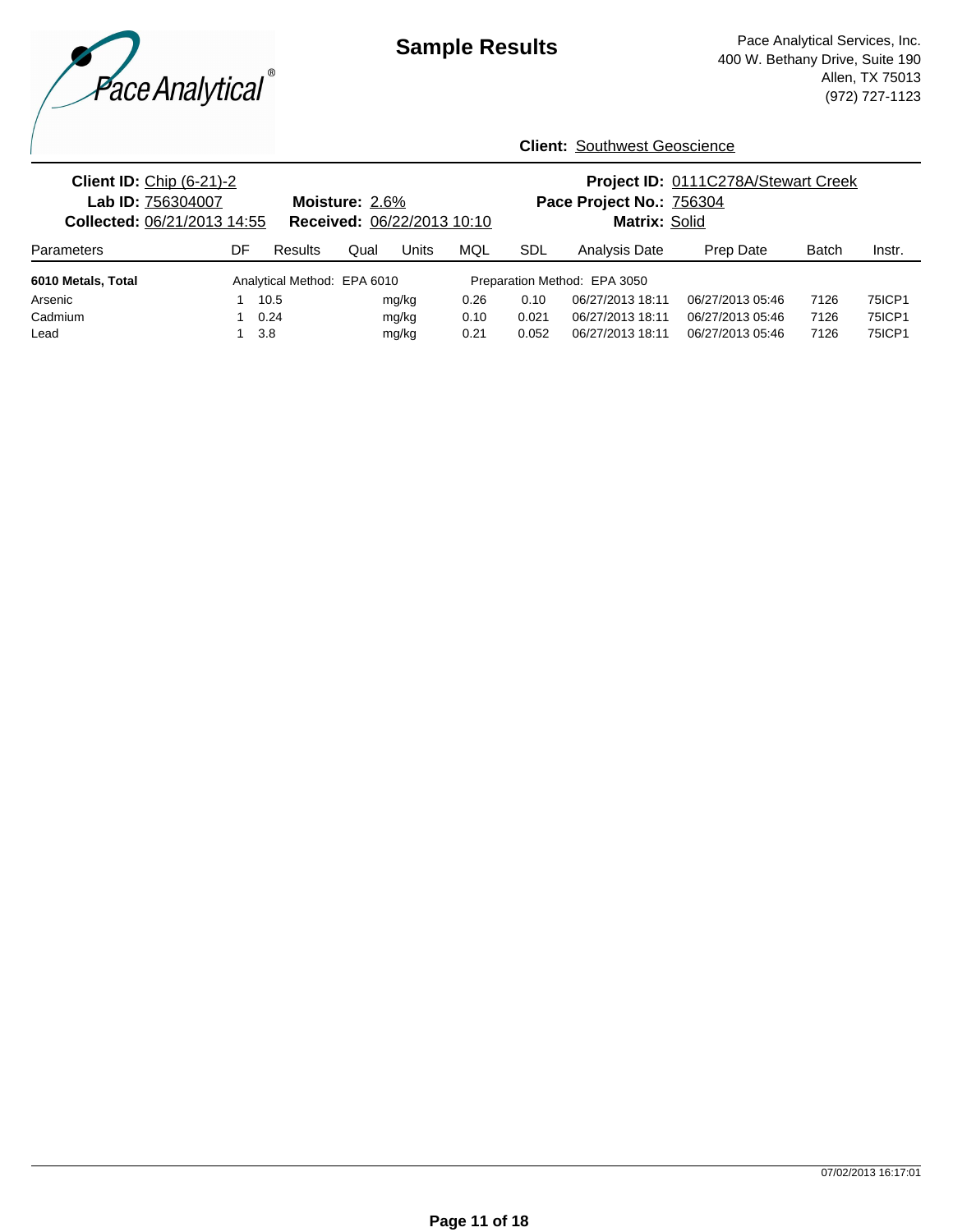

| Client ID: Chip (6-21)-2 Base Comp<br>Lab ID: 756304008<br>Collected: 06/21/2013 14:55 |    |                             | Moisture: 16.1%<br>Received: 06/22/2013 10:10 |       |      | Project ID: 0111C278A/Stewart Creek<br>Pace Project No.: 756304<br>Matrix: Solid |                              |                  |              |        |
|----------------------------------------------------------------------------------------|----|-----------------------------|-----------------------------------------------|-------|------|----------------------------------------------------------------------------------|------------------------------|------------------|--------------|--------|
| <b>Parameters</b>                                                                      | DF | Results                     | Qual                                          | Units | MQL  | SDL                                                                              | <b>Analysis Date</b>         | Prep Date        | <b>Batch</b> | Instr. |
| 6010 Metals, Total                                                                     |    | Analytical Method: EPA 6010 |                                               |       |      |                                                                                  | Preparation Method: EPA 3050 |                  |              |        |
| Arsenic                                                                                |    | 12.3                        |                                               | mg/kg | 0.30 | 0.12                                                                             | 06/27/2013 18:17             | 06/27/2013 05:46 | 7126         | 75ICP1 |
| Cadmium                                                                                |    | 0.54                        |                                               | mg/kg | 0.12 | 0.024                                                                            | 06/27/2013 18:17             | 06/27/2013 05:46 | 7126         | 75ICP1 |
| Lead                                                                                   |    | 9.5                         |                                               | mg/kg | 0.24 | 0.060                                                                            | 06/27/2013 18:17             | 06/27/2013 05:46 | 7126         | 75ICP1 |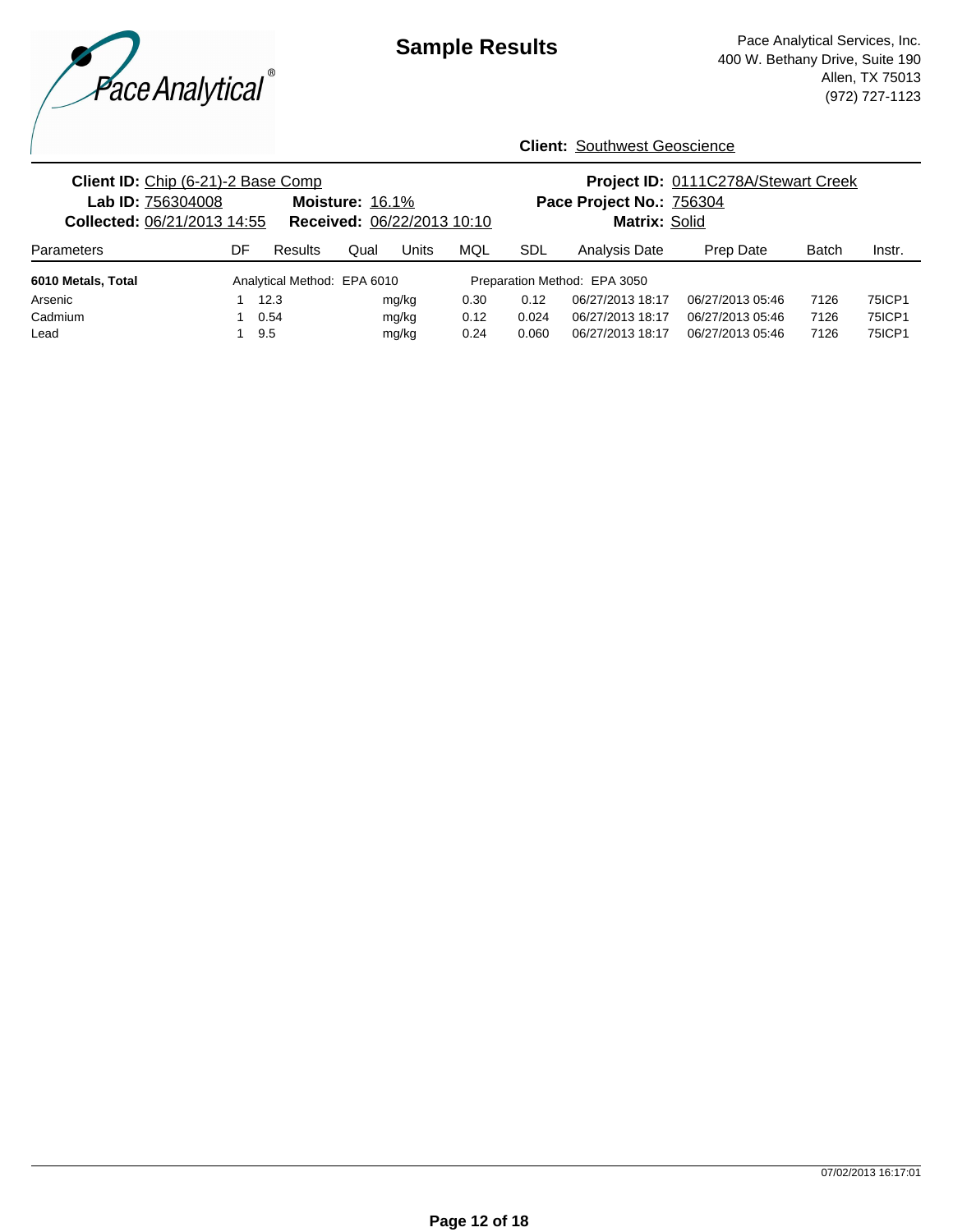

## **Batch:** 7126 **Method:** EPA 6010 **Instrument ID:** 75ICP1 **Prep Method:** EPA 3050

# **Pace Project No.:** 756304

| <b>Parameters</b> | <b>Dilution</b> | Quals | Result  | Units | MQL  | <b>SDL</b> | <b>Analysis Date</b> | <b>Prep Date</b> |
|-------------------|-----------------|-------|---------|-------|------|------------|----------------------|------------------|
| Arsenic           |                 | U     | < 0.10  | mg/kg | 0.25 | 0.10       | 06/27/2013 16:34     | 06/27/2013 05:46 |
| Cadmium           |                 | U     | < 0.020 | mg/kg | 0.10 | 0.020      | 06/27/2013 16:34     | 06/27/2013 05:46 |
| Lead              |                 | U     | < 0.050 | mg/kg | 0.20 | 0.050      | 06/27/2013 16:34     | 06/27/2013 05:46 |

| <b>Parameters</b> | Spk<br>Amt | LCS<br><b>Result</b> | <b>Units</b> | LCS<br>%Rec | $%$ Rec<br>Limits | LCS<br>Quals |
|-------------------|------------|----------------------|--------------|-------------|-------------------|--------------|
| Arsenic           | 50         | 45.4                 | mg/kg        | 91          | 80-120            |              |
| Cadmium           | 50         | 45.3                 | mg/kg        | 91          | 80-120            |              |
| Lead              | 50         | 48.1                 | mg/kg        | 96          | 80-120            |              |

**Matrix Spike:** 28697 **Matrix Spike Duplicate:** 28698

### **Original for Sample:** Project sample PS (6-21)-1

| <b>Parameters</b> | <b>Original</b><br>Result | <b>MS</b><br>Spk | <b>MSD</b><br><b>Spk</b> | ΜS<br><b>Result</b> | <b>MSD</b><br><b>Result</b> | Units | ΜS<br>%Rec | <b>MSD</b><br>%Rec | $%$ Rec<br>∟imits | <b>RPD</b> | <b>Max</b><br><b>RPD</b> | Quals                          |
|-------------------|---------------------------|------------------|--------------------------|---------------------|-----------------------------|-------|------------|--------------------|-------------------|------------|--------------------------|--------------------------------|
| Arsenic           | 6.0                       | 60.8             | 57.4                     | 41.2                | 49.7                        | mg/kg | 58         | 76                 | 75-125            | 19         | 20                       | M1                             |
| Cadmium           | < 0.023                   | 60.8             | 57.4                     | 36.3                | 44.3                        | mg/kg | 60         | 77                 | 75-125            | 20         | 20                       | M1                             |
| Lead              | 6.0                       | 60.8             | 57.4                     | 38.8                | 59.5                        | mg/kg | 54         | 93                 | 75-125            | 42         | 20                       | M <sub>1</sub> .R <sub>1</sub> |

**Matrix Spike:** 29093 **Matrix Spike Duplicate:** 29094

**Original for Sample:** Client sample Chip (6-24)-3 Comp

| <b>Parameters</b> | <b>Original</b><br><b>Result</b> | ΜS<br>Spk | <b>MSD</b><br><b>Spk</b> | ΜS<br><b>Result</b> | <b>MSD</b><br><b>Result</b> | Units | <b>MS</b><br>%Rec | <b>MSD</b><br>%Rec | $%$ Rec<br>Limits | <b>RPD</b> | <b>Max</b><br><b>RPD</b> | Quals          |
|-------------------|----------------------------------|-----------|--------------------------|---------------------|-----------------------------|-------|-------------------|--------------------|-------------------|------------|--------------------------|----------------|
| Arsenic           | 11.5                             | 55.3      | 54.7                     | 39.0                | 38.2                        | mg/kg | 50                | 49                 | 75-125            |            | 20                       | M <sub>1</sub> |
| Cadmium           | 4. ا                             | 55.3      | 54.7                     | 28.8                | 29.9                        | mg/kg | 50                | 52                 | 75-125            |            | 20                       | M <sub>1</sub> |
| Lead              | 32.6                             | 55.3      | 54.7                     | 55.0                | 55.0                        | mg/kg | 40                | 41                 | 75-125            |            | 20                       | M <sub>1</sub> |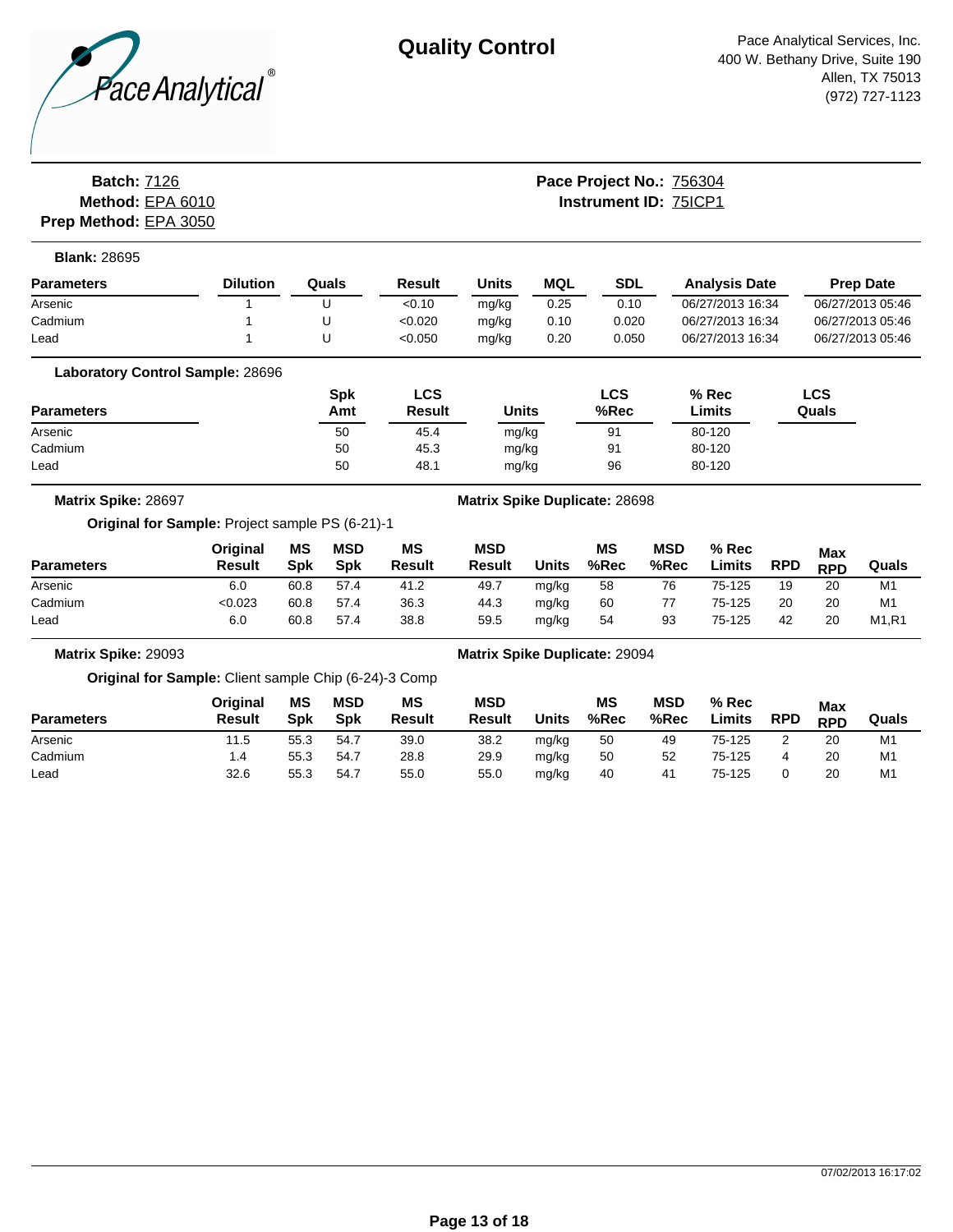

| Analyte | <b>Method</b> | <b>Unadjusted MQL</b> | <b>Reporting Units</b> |  |
|---------|---------------|-----------------------|------------------------|--|
| Arsenic | EPA 6010      | 0.25                  | mg/kg                  |  |
| Cadmium | EPA 6010      | 0.10                  | mg/kg                  |  |
| _ead    | EPA 6010      | 0.20                  | mg/kg                  |  |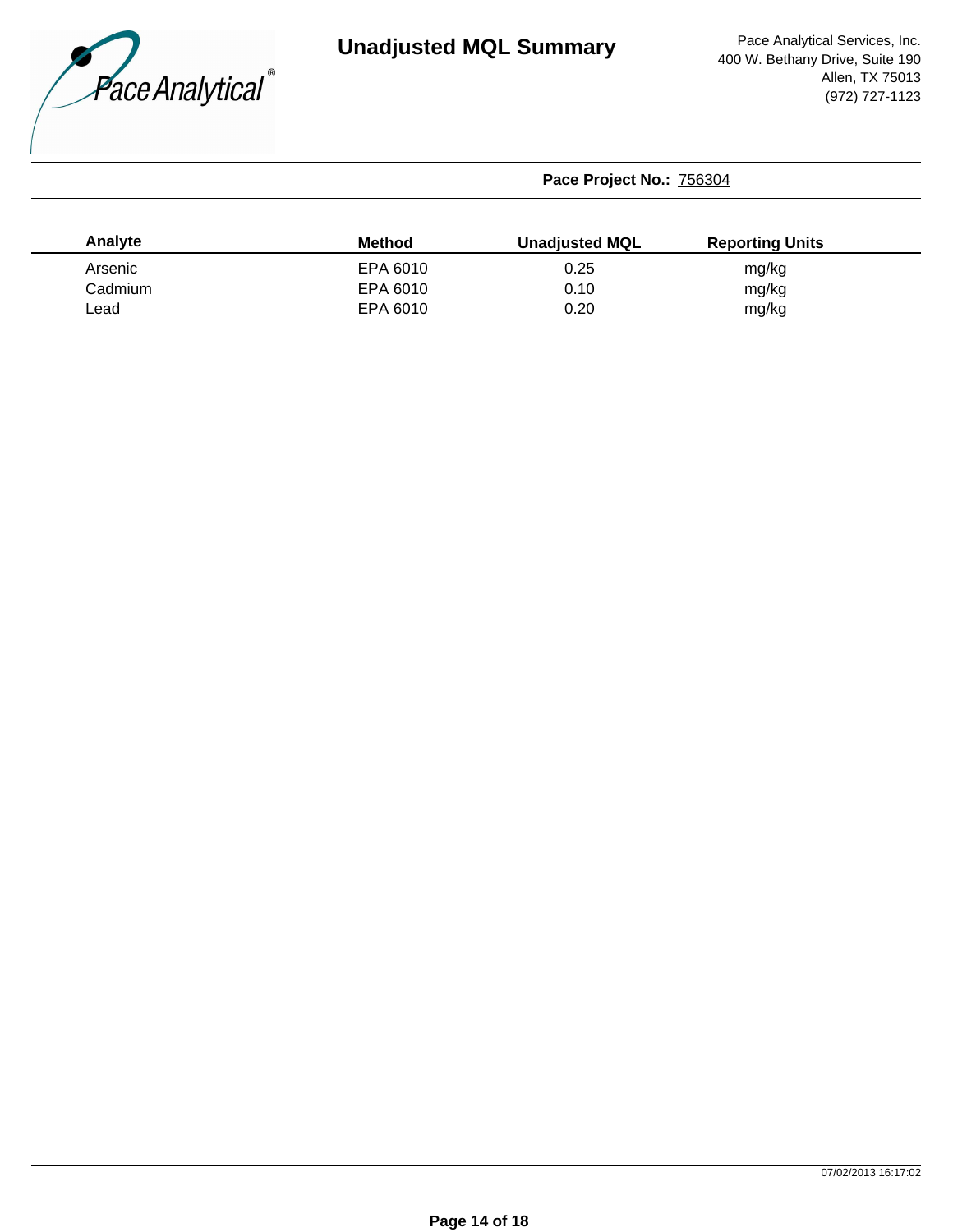

### **DEFINITIONS**

- DF Dilution Factor
- J Estimated concentration above the adjusted method detection limit and below the adjusted reporting limit.
- U Indicates the compound was analyzed for, but not detected.
- SDL Sample Detection Limit
- MQL Method Quantitation Limit
- LCS(D) Laboratory Control Sample (Duplicate)
- MS(D) Matrix Spike (Duplicate)
- DUP Sample Duplicate
- RPD Relative Percent Difference
- TNI The Nelac Institute

Pace Analytical is TNI accredited. Contact your Pace PM for the current list of accredited analytes.

# **ANALYTE QUALIFIERS**

- Matrix spike recovery exceeded QC limits. Batch accepted based on laboratory control sample (LCS) recovery.
- R1 RPD value was outside control limits.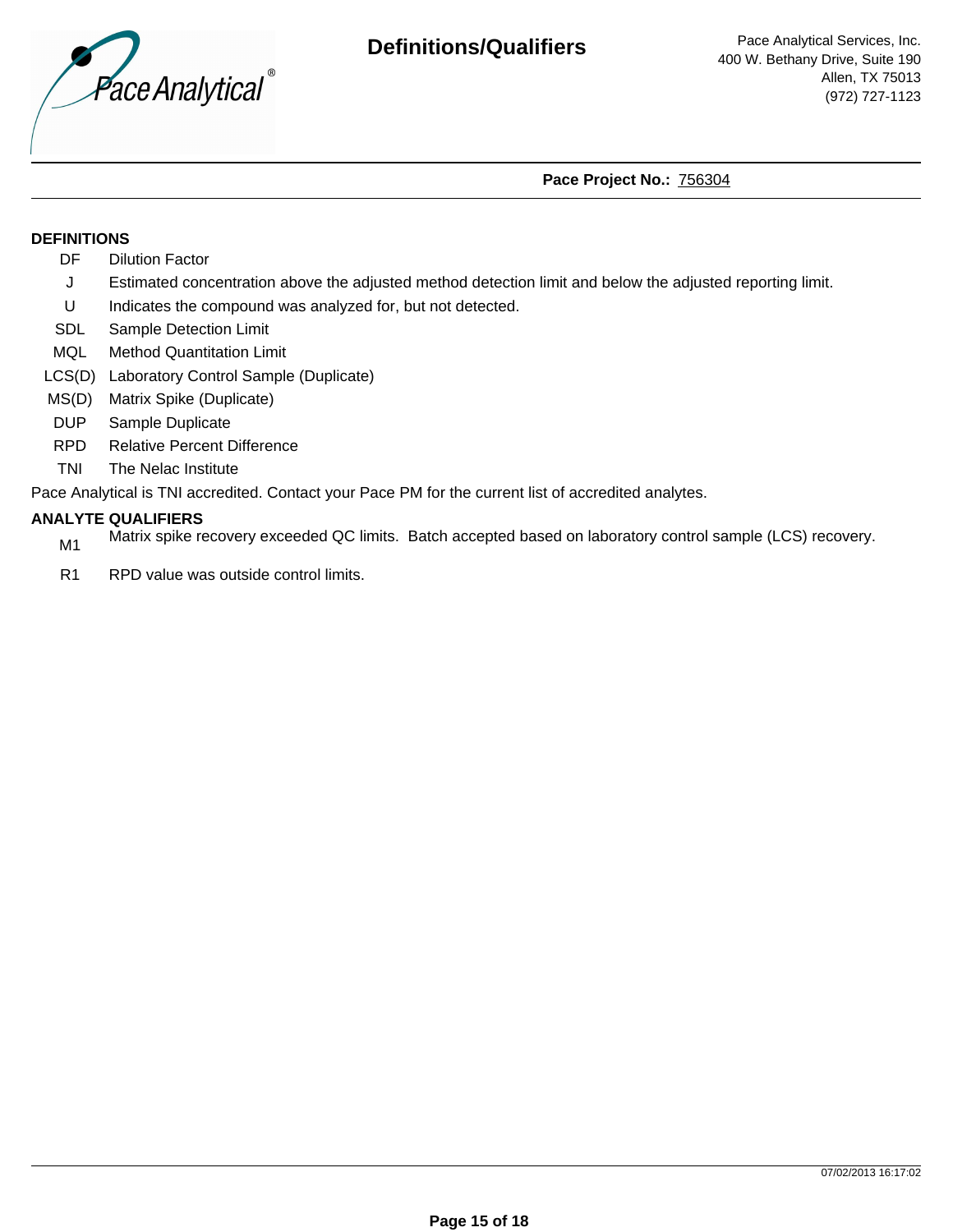|                 |                                                | <b>TRRP LABORATORY REVIEW CHECKLIST</b>                                                                                                                                                                                                                                        |                               |                       |            |          |                 |                 |          |
|-----------------|------------------------------------------------|--------------------------------------------------------------------------------------------------------------------------------------------------------------------------------------------------------------------------------------------------------------------------------|-------------------------------|-----------------------|------------|----------|-----------------|-----------------|----------|
|                 | Laboratory                                     | Pace Analytical Services, Inc.                                                                                                                                                                                                                                                 | <b>LRC Date:</b>              | 07/02/2013            |            |          |                 |                 |          |
|                 | <b>Project Name:</b>                           | 0111C278A/Stewart Creek                                                                                                                                                                                                                                                        | <b>Laboratory Job Number:</b> | 756304                |            |          |                 |                 |          |
|                 | <b>Reviewer Name:</b>                          | <b>Shelly Connelly</b>                                                                                                                                                                                                                                                         | <b>Prep Batch Number(s):</b>  | See exception report. |            |          |                 |                 |          |
| # <sup>1</sup>  | A <sup>2</sup>                                 | <b>Description</b>                                                                                                                                                                                                                                                             |                               |                       | <b>Yes</b> | No       | NA <sup>3</sup> | NR <sup>4</sup> | ER $#^5$ |
| R <sub>1</sub>  | O <sub>l</sub>                                 | Chain-of-custody (C-O-C)                                                                                                                                                                                                                                                       |                               |                       |            |          |                 |                 |          |
|                 |                                                | Did samples meet the laboratory's standard conditions of sample acceptability upon receipt?                                                                                                                                                                                    |                               |                       | х          |          |                 |                 |          |
|                 |                                                |                                                                                                                                                                                                                                                                                |                               |                       |            |          |                 |                 |          |
|                 |                                                | Were all departures from standard conditions described in an exception report?                                                                                                                                                                                                 |                               |                       | X          |          |                 |                 |          |
| R <sub>2</sub>  | ΟI                                             | Sample and quality control (QC) identification                                                                                                                                                                                                                                 |                               |                       |            |          |                 |                 |          |
|                 |                                                | Are all field sample ID numbers cross-referenced to the laboratory ID numbers?                                                                                                                                                                                                 |                               |                       | х          |          |                 |                 |          |
|                 |                                                | Are all laboratory ID numbers cross-referenced to the corresponding QC data?                                                                                                                                                                                                   |                               |                       | X          |          |                 |                 |          |
| R <sub>3</sub>  | O <sub>l</sub>                                 | Test reports                                                                                                                                                                                                                                                                   |                               |                       |            |          |                 |                 |          |
|                 |                                                | Were all samples prepared and analyzed within holding times?                                                                                                                                                                                                                   |                               |                       | Х          |          |                 |                 |          |
|                 |                                                | Other than those results < MQL, were all other raw values bracketed by calibration standards?                                                                                                                                                                                  |                               |                       | Χ          |          |                 |                 |          |
|                 |                                                | Were calculations checked by a peer or supervisor?                                                                                                                                                                                                                             |                               |                       | Χ          |          |                 |                 |          |
|                 |                                                | Were all analyte identifications checked by a peer or supervisor?                                                                                                                                                                                                              |                               |                       | Χ          |          |                 |                 |          |
|                 |                                                | Were sample detection limits reported for all analytes not detected?                                                                                                                                                                                                           |                               |                       | Χ          |          |                 |                 |          |
|                 |                                                | Were all results for soil and sediment samples reported on a dry weight basis?                                                                                                                                                                                                 |                               |                       | Χ          |          |                 |                 |          |
|                 |                                                |                                                                                                                                                                                                                                                                                |                               |                       | X          |          |                 |                 |          |
|                 |                                                | Were % moisture (or solids) reported for all soil and sediment samples?<br>Were bulk soils/solids samples for volatile analysis extracted with methanol per SW846 Method                                                                                                       |                               |                       |            |          |                 |                 |          |
|                 |                                                | 5035?                                                                                                                                                                                                                                                                          |                               |                       |            |          | Χ               |                 |          |
|                 |                                                | If required for the project, are TICs reported?                                                                                                                                                                                                                                |                               |                       |            |          | X               |                 |          |
| R <sub>4</sub>  | $\mathbf{o}$                                   | Surrogate recovery data                                                                                                                                                                                                                                                        |                               |                       |            |          |                 |                 |          |
|                 |                                                | Were surrogates added prior to extraction?                                                                                                                                                                                                                                     |                               |                       |            |          | Χ               |                 |          |
|                 |                                                | Were surrogate percent recoveries in all samples within the laboratory QC limits?                                                                                                                                                                                              |                               |                       |            |          | X               |                 |          |
| R5              | ΟI                                             | Test reports/summary forms for blank samples                                                                                                                                                                                                                                   |                               |                       |            |          |                 |                 |          |
|                 |                                                | Were appropriate type(s) of blanks analyzed?                                                                                                                                                                                                                                   |                               |                       | х          |          |                 |                 |          |
|                 |                                                | Were blanks analyzed at the appropriate frequency?                                                                                                                                                                                                                             |                               |                       | X          |          |                 |                 |          |
|                 |                                                | Were method blanks taken through the entire analytical process, including preparation and, if                                                                                                                                                                                  |                               |                       | Χ          |          |                 |                 |          |
|                 |                                                | applicable, cleanup procedures?                                                                                                                                                                                                                                                |                               |                       |            |          |                 |                 |          |
|                 |                                                | Were blank concentrations < MQL?                                                                                                                                                                                                                                               |                               |                       | X          |          |                 |                 |          |
| R <sub>6</sub>  | O <sub>l</sub>                                 | Laboratory control samples (LCS):                                                                                                                                                                                                                                              |                               |                       |            |          |                 |                 |          |
|                 |                                                | Were all COCs included in the LCS?                                                                                                                                                                                                                                             |                               |                       | X          |          |                 |                 |          |
|                 |                                                | Was each LCS taken through the entire analytical procedure, including prep and cleanup steps?                                                                                                                                                                                  |                               |                       | X          |          |                 |                 |          |
|                 |                                                | Were LCSs analyzed at the required frequency?                                                                                                                                                                                                                                  |                               |                       | X          |          |                 |                 |          |
|                 |                                                | Were LCS (and LCSD, if applicable) %Rs within the laboratory QC limits?                                                                                                                                                                                                        |                               |                       | X          |          |                 |                 |          |
|                 |                                                | Does the detectability check sample data document the laboratory's capability to detect the COCs                                                                                                                                                                               |                               |                       |            |          |                 |                 |          |
|                 |                                                | at the MDL used to calculate the SDLs?                                                                                                                                                                                                                                         |                               |                       | X          |          |                 |                 |          |
|                 |                                                | Was the LCSD RPD within QC limits?                                                                                                                                                                                                                                             |                               |                       |            |          | X               |                 |          |
| R7              | O <sub>l</sub>                                 | Matrix spike (MS) and matrix spike duplicate (MSD) data                                                                                                                                                                                                                        |                               |                       |            |          |                 |                 |          |
|                 |                                                | Were the project/method specified analytes included in the MS and MSD?                                                                                                                                                                                                         |                               |                       | х          |          |                 |                 |          |
|                 |                                                | Were MS/MSD analyzed at the appropriate frequency?                                                                                                                                                                                                                             |                               |                       | X          |          |                 |                 |          |
|                 |                                                | Were MS (and MSD, if applicable) %Rs within the laboratory QC limits?                                                                                                                                                                                                          |                               |                       |            | X        |                 |                 | R7.3     |
|                 |                                                | Were MS/MSD RPDs within laboratory QC limits?                                                                                                                                                                                                                                  |                               |                       |            | $\times$ |                 |                 | R7.4     |
| R <sub>8</sub>  | O <sub>l</sub>                                 | Analytical duplicate data                                                                                                                                                                                                                                                      |                               |                       |            |          |                 |                 |          |
|                 |                                                | Were appropriate analytical duplicates analyzed for each matrix?                                                                                                                                                                                                               |                               |                       | х          |          |                 |                 |          |
|                 |                                                | Were analytical duplicates analyzed at the appropriate frequency?                                                                                                                                                                                                              |                               |                       | X          |          |                 |                 |          |
|                 |                                                | Were RPDs or relative standard deviations within the laboratory QC limits?                                                                                                                                                                                                     |                               |                       |            | X        |                 |                 | R8.3     |
| R <sub>9</sub>  | O <sub>l</sub>                                 | Method quantitation limits (MQLs):                                                                                                                                                                                                                                             |                               |                       |            |          |                 |                 |          |
|                 |                                                | Are the MQLs for each method analyte included in the laboratory data package?                                                                                                                                                                                                  |                               |                       | х          |          |                 |                 |          |
|                 |                                                | Do the MQLs correspond to the concentration of the lowest non-zero calibration standard?                                                                                                                                                                                       |                               |                       | х          |          |                 |                 |          |
|                 |                                                |                                                                                                                                                                                                                                                                                |                               |                       |            |          |                 |                 |          |
|                 |                                                | Are unadjusted MQLs and DCSs included in the laboratory data package?                                                                                                                                                                                                          |                               |                       | X          |          |                 |                 |          |
| R <sub>10</sub> | O <sub>l</sub>                                 | Other problems/anomalies                                                                                                                                                                                                                                                       |                               |                       |            |          |                 |                 |          |
|                 |                                                | Are all known problems/anomalies/special conditions noted in this LRC and ER?                                                                                                                                                                                                  |                               |                       | X          |          |                 |                 |          |
|                 |                                                | Was applicable and available technology used to lower the SDL to minimize the matrix<br>interference effects on the sample results?                                                                                                                                            |                               |                       | X          |          |                 |                 |          |
|                 |                                                | Is the laboratory NELAC-accredited under the Texas Laboratory Accreditation Program for the                                                                                                                                                                                    |                               |                       | X          |          |                 |                 |          |
|                 |                                                | analytes, matrices, and methods associated with this laboratory data package?                                                                                                                                                                                                  |                               |                       |            |          |                 |                 |          |
| 1.              |                                                | Items identified by the letter "R" must be included in the laboratory in the laboratory data package submitted in the TRRP-required reports(s). Items identified by the<br>letter "S" should be retained and made available upon request for the appropriate retention period; |                               |                       |            |          |                 |                 |          |
| 2.              |                                                | $O =$ Organic analyses; $I =$ inorganic analysises (and general chemistry, when applicable);                                                                                                                                                                                   |                               |                       |            |          |                 |                 |          |
| 3.<br>4.        | $NA = Not applicable;$<br>$NR = Not$ reviewed; |                                                                                                                                                                                                                                                                                |                               |                       |            |          |                 |                 |          |
| 5.              |                                                | ER# = Exception Report identification number (an Exception Report should be completed for an item if "NR" or "No" is checked).                                                                                                                                                 |                               |                       |            |          |                 |                 |          |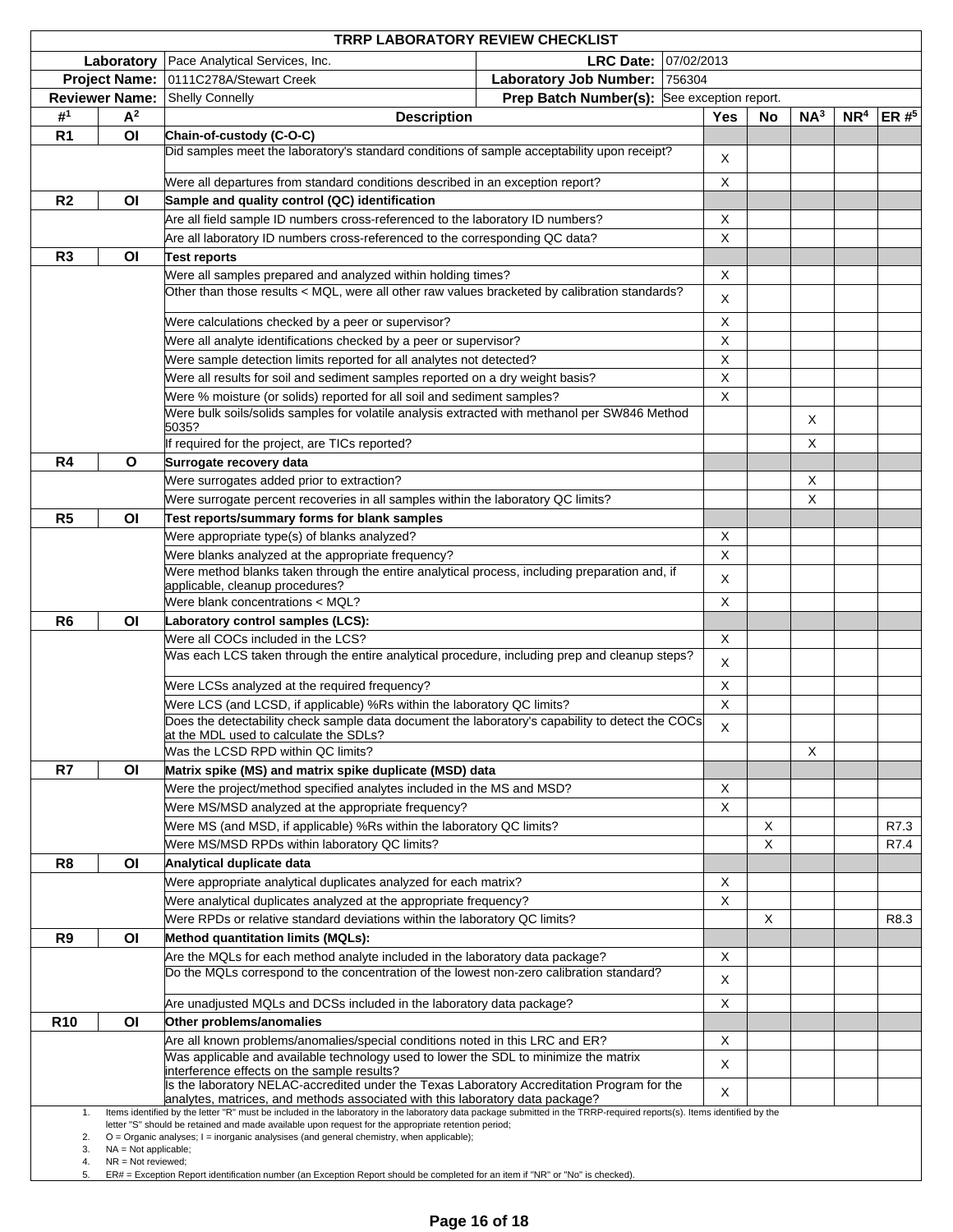|                      |                                                | <b>TRRP LABORATORY REVIEW CHECKLIST</b>                                                                                                                                                                                                                                                                                           |                                             |            |             |           |                 |                 |         |
|----------------------|------------------------------------------------|-----------------------------------------------------------------------------------------------------------------------------------------------------------------------------------------------------------------------------------------------------------------------------------------------------------------------------------|---------------------------------------------|------------|-------------|-----------|-----------------|-----------------|---------|
|                      | Laboratory                                     | Pace Analytical Services, Inc.                                                                                                                                                                                                                                                                                                    | <b>LRC Date:</b>                            | 07/02/2013 |             |           |                 |                 |         |
|                      | <b>Project Name:</b>                           | 0111C278A/Stewart Creek                                                                                                                                                                                                                                                                                                           | <b>Laboratory Job Number:</b>               | 756304     |             |           |                 |                 |         |
|                      | <b>Reviewer Name:</b>                          | <b>Shelly Connelly</b>                                                                                                                                                                                                                                                                                                            | Prep Batch Number(s): See exception report. |            |             |           |                 |                 |         |
| # <sup>1</sup>       | $A^2$                                          | <b>Description</b>                                                                                                                                                                                                                                                                                                                |                                             |            | <b>Yes</b>  | <b>No</b> | NA <sup>3</sup> | NR <sup>4</sup> | ER# $5$ |
| S <sub>1</sub>       | O <sub>l</sub>                                 | Initial calibration (ICAL)                                                                                                                                                                                                                                                                                                        |                                             |            |             |           |                 |                 |         |
|                      |                                                | Were response factors and/or relative response factors for each analyte within QC limits?                                                                                                                                                                                                                                         |                                             |            | Χ           |           |                 |                 |         |
|                      |                                                | Were percent RSDs or correlation coefficient criteria met?                                                                                                                                                                                                                                                                        |                                             |            | $\mathsf X$ |           |                 |                 |         |
|                      |                                                | Was the number of standards recommended in the method used for all analytes?                                                                                                                                                                                                                                                      |                                             |            | $\mathsf X$ |           |                 |                 |         |
|                      |                                                | Were all points generated between the lowest and highest standard used to calculate the curve?                                                                                                                                                                                                                                    |                                             |            | X           |           |                 |                 |         |
|                      |                                                | Are ICAL data available for all instruments used?                                                                                                                                                                                                                                                                                 |                                             |            | X           |           |                 |                 |         |
|                      |                                                | Has the initial calibration curve been verified using an appropriate second source standard?                                                                                                                                                                                                                                      |                                             |            |             |           |                 |                 |         |
|                      |                                                |                                                                                                                                                                                                                                                                                                                                   |                                             |            | Χ           |           |                 |                 |         |
| S <sub>2</sub>       | OI                                             | Initial and continuing calibration verification (ICCV and CCV) and continuing calibration<br>blank (CCB):                                                                                                                                                                                                                         |                                             |            |             |           |                 |                 |         |
|                      |                                                | Was the CCV analyzed at the method-required frequency?                                                                                                                                                                                                                                                                            |                                             |            | X           |           |                 |                 |         |
|                      |                                                | Were precent differences for each analyte within the method-required QC limits?                                                                                                                                                                                                                                                   |                                             |            | $\mathsf X$ |           |                 |                 |         |
|                      |                                                | Was the ICAL curve verified for each analyte?                                                                                                                                                                                                                                                                                     |                                             |            | $\mathsf X$ |           |                 |                 |         |
|                      |                                                | Was the absolute value of the analyte concentration in the inorganic CCB < MDL?                                                                                                                                                                                                                                                   |                                             |            | $\mathsf X$ |           |                 |                 |         |
| S <sub>3</sub>       | O                                              | Mass spectral tuning                                                                                                                                                                                                                                                                                                              |                                             |            |             |           |                 |                 |         |
|                      |                                                | Was the appropriate compound for the method used for tuning?                                                                                                                                                                                                                                                                      |                                             |            |             |           | Χ               |                 |         |
|                      |                                                | Were ion abundance data within the method-required QC limits?                                                                                                                                                                                                                                                                     |                                             |            |             |           | X               |                 |         |
| S <sub>4</sub>       | O                                              | Internal standards (IS)                                                                                                                                                                                                                                                                                                           |                                             |            |             |           |                 |                 |         |
|                      |                                                | Were IS area counts and retention times within the method-required QC limits?                                                                                                                                                                                                                                                     |                                             |            |             |           | Χ               |                 |         |
| S <sub>5</sub>       | ΟI                                             | Raw data (NELAC Section 5.5.10)                                                                                                                                                                                                                                                                                                   |                                             |            |             |           |                 |                 |         |
|                      |                                                | Were the raw data (for example, chromatograms, spectral data) reviewed by an analyst?                                                                                                                                                                                                                                             |                                             |            | Χ           |           |                 |                 |         |
|                      |                                                | Were data associated with manual integrations flagged on the raw data?                                                                                                                                                                                                                                                            |                                             |            | Χ           |           |                 |                 |         |
| S <sub>6</sub>       | O                                              | Dual column confirmation                                                                                                                                                                                                                                                                                                          |                                             |            |             |           |                 |                 |         |
|                      |                                                | Did dual column confirmation results meet the method-required QC?                                                                                                                                                                                                                                                                 |                                             |            |             |           | Χ               |                 |         |
| S7                   | O                                              | Tentatively identified compounds (TICs)                                                                                                                                                                                                                                                                                           |                                             |            |             |           |                 |                 |         |
|                      |                                                | If TICs were requested, were the mass spectra and TIC data subject to appropriate checks?                                                                                                                                                                                                                                         |                                             |            |             |           | Χ               |                 |         |
| S <sub>8</sub>       | L                                              | Interference Check Sample (ICS) results                                                                                                                                                                                                                                                                                           |                                             |            |             |           |                 |                 |         |
|                      |                                                | Were percent recoveries within method QC limits?                                                                                                                                                                                                                                                                                  |                                             |            | X           |           |                 |                 |         |
| S <sub>9</sub>       | ı                                              | Serial dilutions, post digestion spikes, and method of standard additions                                                                                                                                                                                                                                                         |                                             |            |             |           |                 |                 |         |
|                      |                                                | Were percent differences, recoveries, and the linearity within the QC limits specified in the                                                                                                                                                                                                                                     |                                             |            | X           |           |                 |                 |         |
| <b>S10</b>           |                                                | method?                                                                                                                                                                                                                                                                                                                           |                                             |            |             |           |                 |                 |         |
|                      | ΟI                                             | Method detection limit (MDL) studies<br>Was a MDL study performed for each reported analyte?                                                                                                                                                                                                                                      |                                             |            | Χ           |           |                 |                 |         |
|                      |                                                | Is the MDL either adjusted or supported by the analysis of DCSs?                                                                                                                                                                                                                                                                  |                                             |            | X           |           |                 |                 |         |
| <b>S11</b>           | O <sub>l</sub>                                 | <b>Proficiency test reports</b>                                                                                                                                                                                                                                                                                                   |                                             |            |             |           |                 |                 |         |
|                      |                                                | Was the laboratory's performance acceptable on the applicable proficiency tests or evaluation                                                                                                                                                                                                                                     |                                             |            |             |           |                 |                 |         |
|                      |                                                | studies?                                                                                                                                                                                                                                                                                                                          |                                             |            | X           |           |                 |                 |         |
| <b>S12</b>           | O <sub>l</sub>                                 | <b>Standards documentation</b>                                                                                                                                                                                                                                                                                                    |                                             |            |             |           |                 |                 |         |
|                      |                                                | Are all standards used in the analyses NIST-traceable or obtained from other appropriate                                                                                                                                                                                                                                          |                                             |            | X           |           |                 |                 |         |
| <b>S13</b>           | O <sub>l</sub>                                 | sources?<br>Compound/analyte identification procedures                                                                                                                                                                                                                                                                            |                                             |            |             |           |                 |                 |         |
|                      |                                                | Are the procedures for compound/analyte identification documented?                                                                                                                                                                                                                                                                |                                             |            | X           |           |                 |                 |         |
| <b>S14</b>           | O <sub>l</sub>                                 | Demonstration of analyst competency (DOC)                                                                                                                                                                                                                                                                                         |                                             |            |             |           |                 |                 |         |
|                      |                                                | Was DOC conducted consistent with NELAC Chapter 5?                                                                                                                                                                                                                                                                                |                                             |            | X           |           |                 |                 |         |
|                      |                                                | Is documentation of the analyst's competency up-to-date and on file?                                                                                                                                                                                                                                                              |                                             |            | Χ           |           |                 |                 |         |
| <b>S15</b>           | O <sub>l</sub>                                 | Verification/validation documentation for methods (NELAC Chapter 5)                                                                                                                                                                                                                                                               |                                             |            |             |           |                 |                 |         |
|                      |                                                | Are all the methods used to generate the data documented, verified, and validated, where                                                                                                                                                                                                                                          |                                             |            | Χ           |           |                 |                 |         |
| <b>S16</b>           | O <sub>l</sub>                                 | applicable?<br>Laboratory standard operating procedures (SOPs)                                                                                                                                                                                                                                                                    |                                             |            |             |           |                 |                 |         |
|                      |                                                | Are laboratory SOPs current and on file for each method performed?                                                                                                                                                                                                                                                                |                                             |            | X           |           |                 |                 |         |
| 1.                   |                                                | Items identified by the letter "R" must be included in the laboratory in the laboratory data package submitted in the TRRP-required reports(s). Items identified by the                                                                                                                                                           |                                             |            |             |           |                 |                 |         |
| 2.<br>3.<br>4.<br>5. | $NA = Not applicable;$<br>$NR = Not$ reviewed; | letter "S" should be retained and made available upon request for the appropriate retention period;<br>O = Organic analyses; I = inorganic analysises (and general chemistry, when applicable);<br>ER# = Exception Report identification number (an Exception Report should be completed for an item if "NR" or "No" is checked). |                                             |            |             |           |                 |                 |         |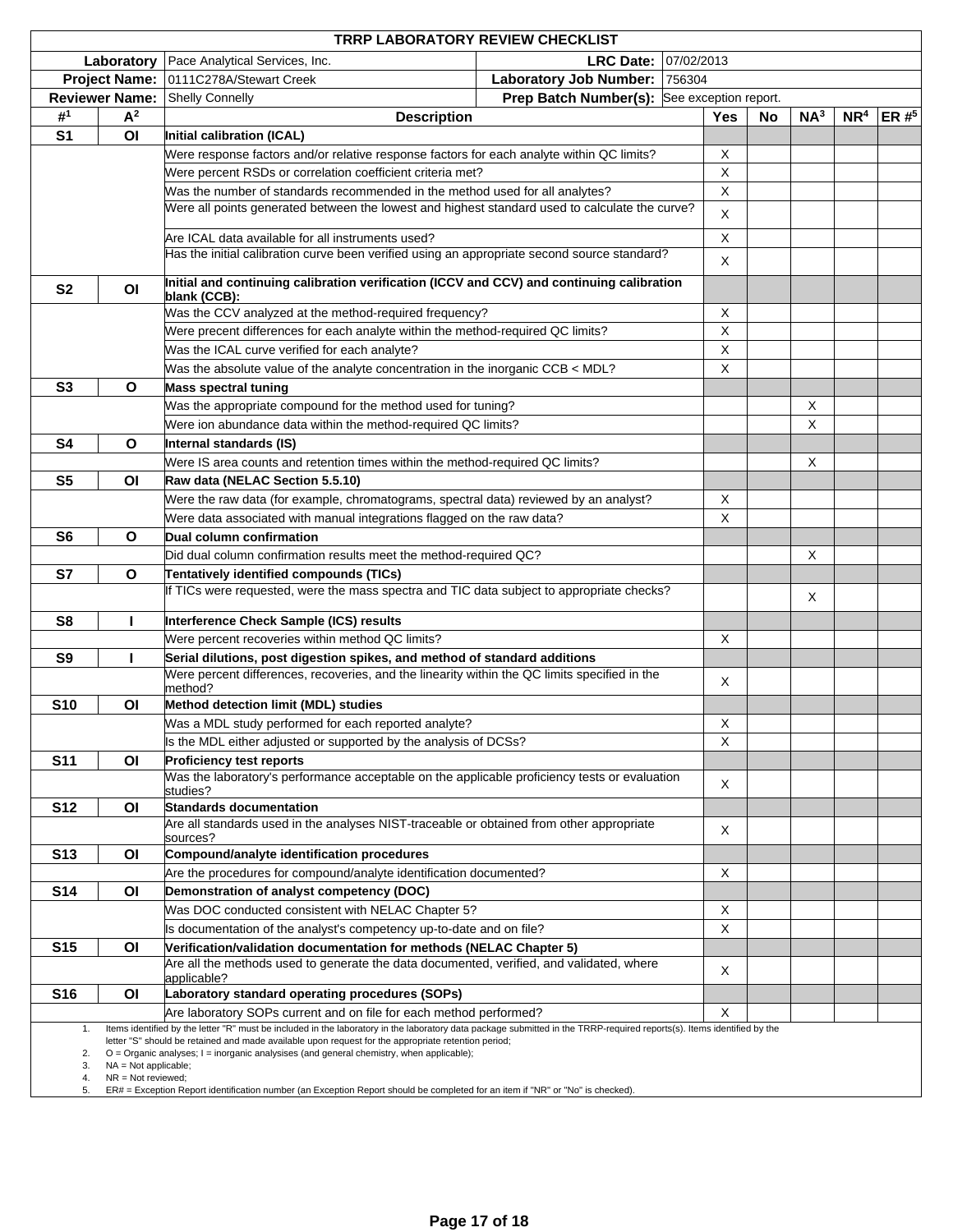|         |                      |                                                                                                                                | <b>TRRP LABORATORY REVIEW CHECKLIST</b>   |            |
|---------|----------------------|--------------------------------------------------------------------------------------------------------------------------------|-------------------------------------------|------------|
|         | Laboratory           | Pace Analytical Services, Inc.                                                                                                 | LRC Date: I                               | 07/02/2013 |
|         | <b>Project Name:</b> | 0111C278A/Stewart Creek                                                                                                        | Laboratory Job Number:                    | 756304     |
|         |                      | <b>Reviewer Name: Shelly Connelly</b>                                                                                          | Prep Batch Number(s): 7102,7103,7126,7128 |            |
| ER $#1$ |                      |                                                                                                                                | <b>Description</b>                        |            |
| R7.3    |                      | MS Sample #28697: Arsenic 58% spike recovery outside laboratory QC limit of 75-125%.                                           |                                           |            |
| R7.3    |                      | MS Sample #28697: Cadmium 60% spike recovery outside laboratory QC limit of 75-125%.                                           |                                           |            |
| R7.3    |                      | MS Sample #28697: Lead 54% spike recovery outside laboratory QC limit of 75-125%.                                              |                                           |            |
| R7.3    |                      | MS Sample #29093: Arsenic 50% spike recovery outside laboratory QC limit of 75-125%.                                           |                                           |            |
| R7.3    |                      | MS Sample #29093: Cadmium 50% spike recovery outside laboratory QC limit of 75-125%.                                           |                                           |            |
| R7.3    |                      | MS Sample #29093: Lead 40% spike recovery outside laboratory QC limit of 75-125%.                                              |                                           |            |
| R7.3    |                      | MSD Sample #29094: Arsenic 49% spike recovery outside laboratory QC limit of 75-125%.                                          |                                           |            |
| R7.3    |                      | MSD Sample #29094: Cadmium 52% spike recovery outside laboratory QC limit of 75-125%.                                          |                                           |            |
| R7.3    |                      | MSD Sample #29094: Lead 41% spike recovery outside laboratory QC limit of 75-125%.                                             |                                           |            |
| R7.4    |                      | MSD Sample #28698: Lead RPD of 42 exceeds laboratory QC limit of 20.                                                           |                                           |            |
| R8.3    |                      | Laboratory Duplicate Sample #28643: Percent Moisture RPD of 52 exceeds laboratory QC limit of 20.                              |                                           |            |
|         |                      | ER# = Exception Report identification number (an Exception Report should be completed for an item if "NR" or "No" is checked). |                                           |            |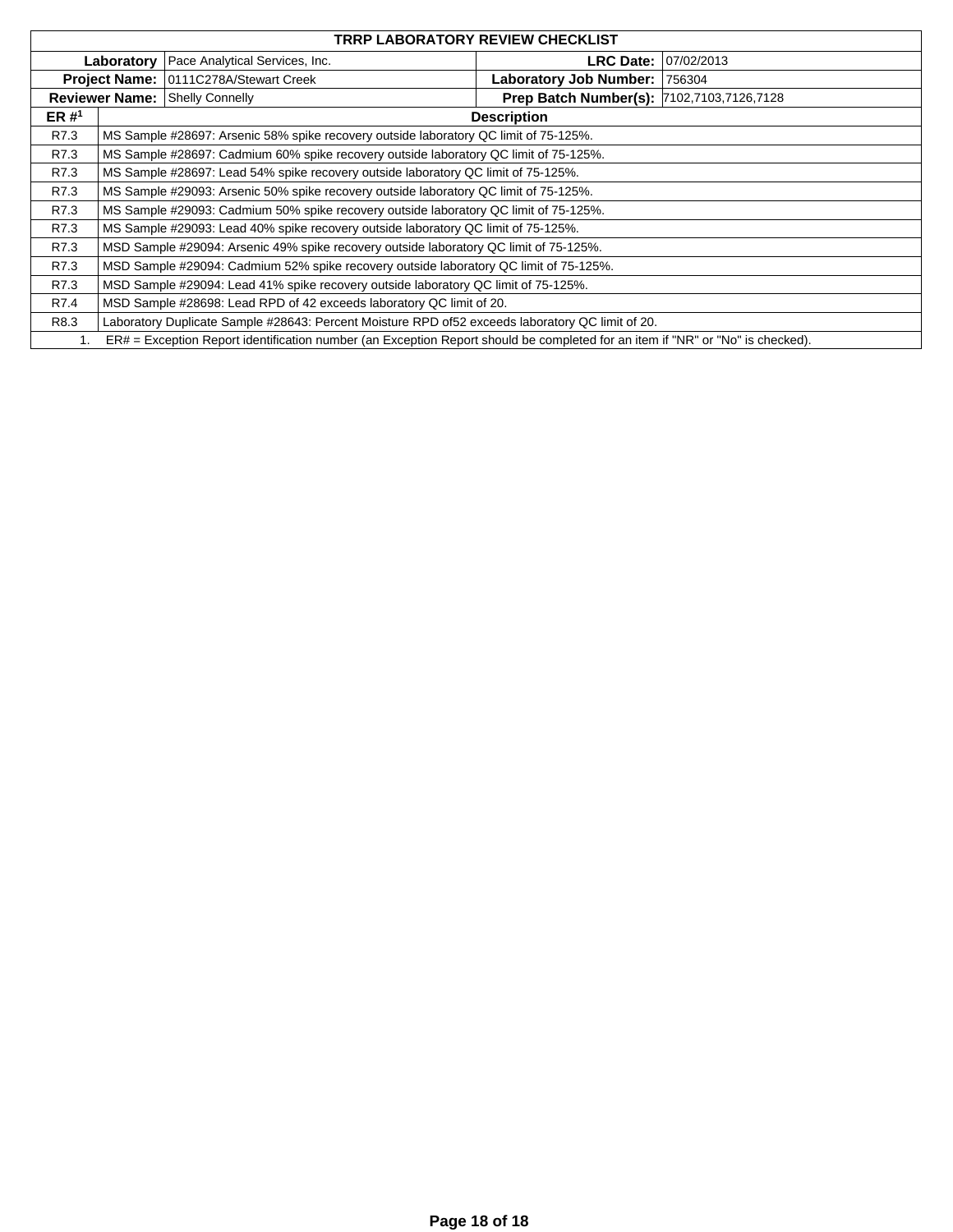

SOUTHWEST GEOSCIENCE . 2351 W. Northwest Hwy., Suite 3321 . Dallas, Texas 75220 . Office: 214-350-5469 . Fax 214-350-2914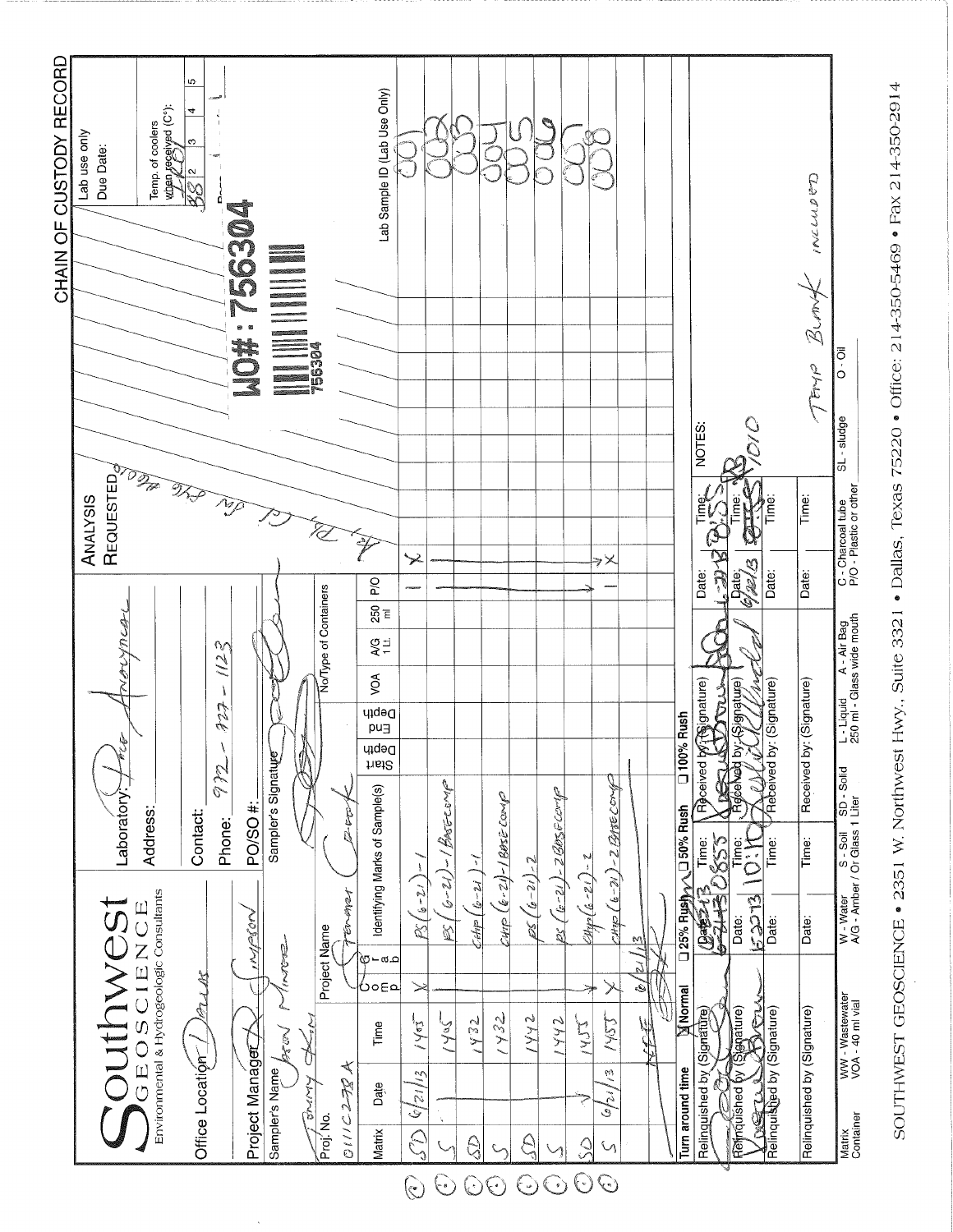|                                                                                              | <b>Sample Condition Upon Receipt</b>             |                                                                                                                                     |
|----------------------------------------------------------------------------------------------|--------------------------------------------------|-------------------------------------------------------------------------------------------------------------------------------------|
| <i>PaceAnalytical</i> Client Name: <u>C</u>                                                  |                                                  | <u>rejezePace</u> #:                                                                                                                |
| Courier: □ Fed Ex □ UPS □ USPS □ Client △ Courier □ LSO<br>FalconXPres<br>Tracking #:        |                                                  | $\Box$ Pace<br>Other                                                                                                                |
| Custody Seal on Cooler/Box Present: XIyes                                                    | $\Box$ no                                        | Seals intact: $\bigotimes$ yes<br>$\Box$ no<br>N/A                                                                                  |
| <b>Bubble Bags</b><br>Packing Material: Bubble Wrap                                          | None                                             | $\Box$ Other                                                                                                                        |
| <b>Thermometer Used</b><br>$IR-02$<br>IR-01                                                  | Type of Ice: $\sqrt{N}$ et                       | Samples on ice, cooling process has begun<br>Blue<br>None                                                                           |
| <b>Cooler Temperature</b>                                                                    | Ice Visible in Sample Containers:                | no<br>yes                                                                                                                           |
| (Corrected, if applicable)                                                                   |                                                  | Date and Initials of person examining                                                                                               |
| Temp should be above freezing to 6°C                                                         |                                                  | Comments:<br>contents                                                                                                               |
| Sample Receiving                                                                             |                                                  |                                                                                                                                     |
| Chain of Custody Present:                                                                    | $\mathbb{I}$ Yes<br>$\Box$ No $\Box$ N/A 1.      |                                                                                                                                     |
| Chain of Custody Filled Out.                                                                 | ∏∕Yes<br>$\square$ No<br>$UNA$ 2.                |                                                                                                                                     |
| Chain of Custody Relinquished:                                                               | $\square$ No $\square$ N/A 3.<br>∑¥es            |                                                                                                                                     |
| Sampler Name & Signature on COC:                                                             | $\Box$ No $\Box$ N/A $\vert$ 4.<br><b>Li</b> Yes |                                                                                                                                     |
| Short Hold Time Analysis (<72hr):                                                            | ⊟мб<br>$UNA$ 5.<br>$\Box$ Yes                    |                                                                                                                                     |
| Rush Turn Around Time Requested:                                                             | $\square$ Yes $\square$ M6 $\square$ N/A 6.      |                                                                                                                                     |
| Containers Intact:                                                                           | $\Box$ No $\Box$ N/A 7.<br>$\mathbb{Q}$ Yes      |                                                                                                                                     |
| Sample Labels match COC.                                                                     | XYes<br>$UNA$ $8.$<br>$\square$ No               |                                                                                                                                     |
| -Includes date/time/ID/Analysis<br>All containers needing acid/base pres. have been checked? |                                                  |                                                                                                                                     |
| exceptions: VOA, coliform, O&G                                                               | $\mathbb{Z}$ N/A 9.<br>$\Box$ Yes $\Box$ No      | HCI<br><b>H2SO4</b><br>NaOH<br>(Circle) HNO3<br>If applicable see below.                                                            |
| All containers needing preservation are found to be in                                       | $\Box$ Yes<br>□No <sub>1</sub> 】 N/A             | pH strip lot #:                                                                                                                     |
| compliance with EPA recommendation.                                                          |                                                  |                                                                                                                                     |
|                                                                                              |                                                  | Potassium Iodide strip lot #:                                                                                                       |
|                                                                                              |                                                  | Lead Acetate strip lot #:                                                                                                           |
| Headspace in VOA Vials ( >6mm):                                                              | $\Box$ No $\Box$ N/A   10.<br>$\Box$ Yes         |                                                                                                                                     |
| Trip Blank Present:                                                                          | $\Box$ No $M$ N/A 11.<br>$\Box$ Yes              |                                                                                                                                     |
| Trip Blank Custody Seals Present                                                             | <b>DIN/A</b><br>$\Box$ Yes<br>$\square$ No       |                                                                                                                                     |
| Samples Arrived within Hold Time:                                                            | X∏Yes □No □N/A 12.                               |                                                                                                                                     |
| Sufficient Volume:                                                                           | W∐Yes □No<br>$UNA$ 13.                           |                                                                                                                                     |
| <b>Correct Containers Used:</b>                                                              | $\Box$ Yes $\Box$ No<br>$UNA$ 14.                |                                                                                                                                     |
| <b>Client Notification/ Resolution:</b>                                                      |                                                  |                                                                                                                                     |
|                                                                                              |                                                  | Date/Time:<br><u> a componente de la componente de la componente de la componente de la componente de la componente de la compo</u> |
| Comments/ Resolution:                                                                        |                                                  |                                                                                                                                     |
|                                                                                              |                                                  |                                                                                                                                     |
|                                                                                              |                                                  |                                                                                                                                     |
|                                                                                              |                                                  |                                                                                                                                     |
|                                                                                              |                                                  |                                                                                                                                     |
| <b>Project Manager Review:</b>                                                               | ML                                               | Date: $\left( e \right)$ $2\sqrt{3}$                                                                                                |